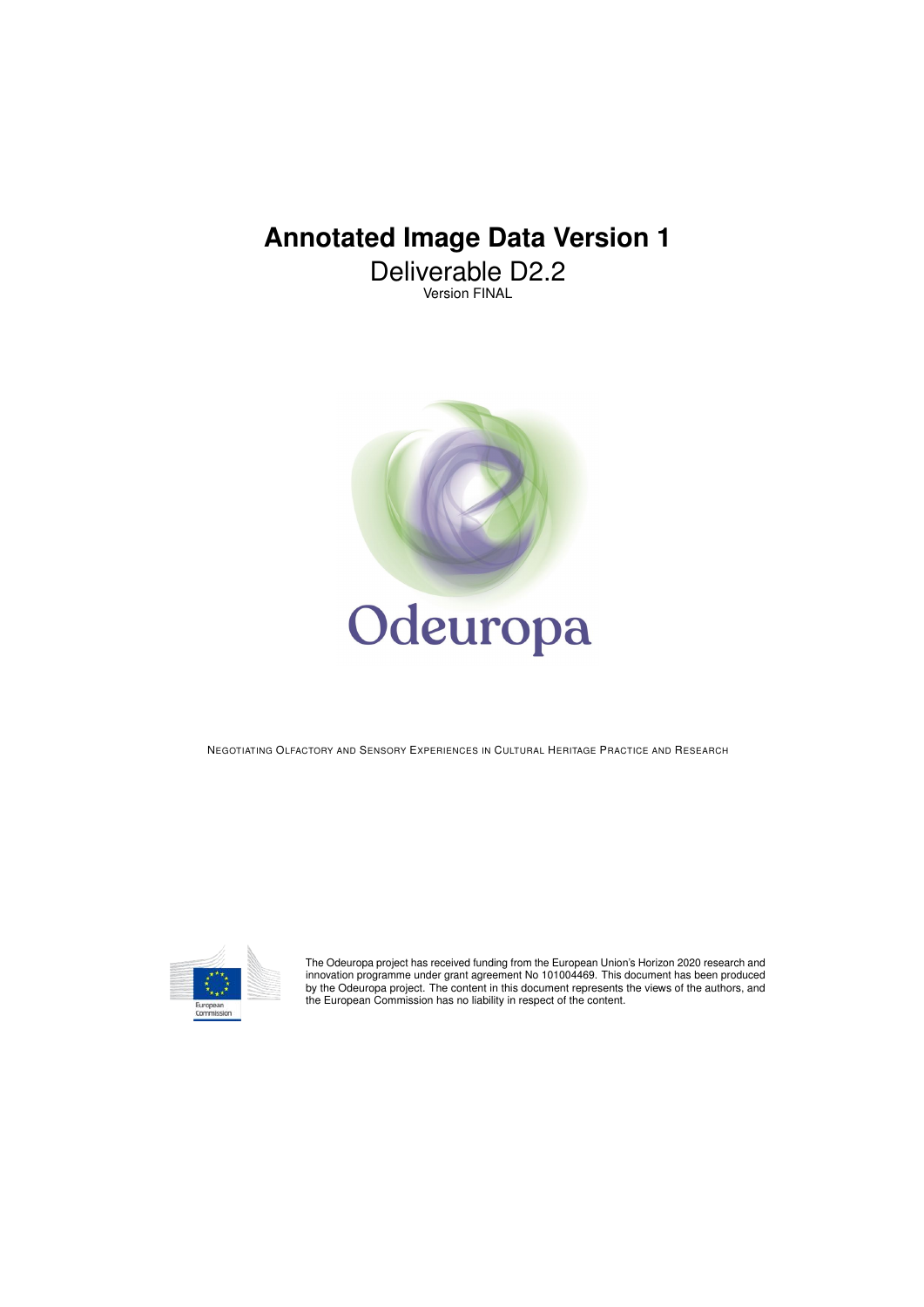| <b>Grant Agreement No.</b>                                                                         | 101004469                                   |  |
|----------------------------------------------------------------------------------------------------|---------------------------------------------|--|
| <b>Project Acronym</b>                                                                             | <b>ODEUROPA</b>                             |  |
| <b>Project full title</b>                                                                          | Negotiating Olfactory and Sensory Experi-   |  |
|                                                                                                    | ences in Cultural Heritage Practice and Re- |  |
|                                                                                                    | search                                      |  |
| <b>Funding Scheme</b>                                                                              | H2020-SC6-TRANSFORMATIONS-2020              |  |
| <b>Project website</b>                                                                             | http://odeuropa.eu/                         |  |
|                                                                                                    | Prof. Dr. Inger Leemans                     |  |
| <b>Project Coordinator</b>                                                                         | <b>KNAW Humanities Cluster</b>              |  |
|                                                                                                    | Email: inger.leemans@huc.knaw.nl            |  |
| <b>Document Number</b>                                                                             | Deliverable D2.2                            |  |
| <b>Status &amp; version</b>                                                                        | <b>FINAL</b>                                |  |
| <b>Contractual date of delivery</b>                                                                | March 2022                                  |  |
| Date of delivery                                                                                   | March 2022                                  |  |
| <b>Type</b>                                                                                        | Other                                       |  |
| <b>Security (distribution level)</b>                                                               | Public                                      |  |
| <b>Number of pages</b>                                                                             | 20                                          |  |
| WP contributing to the deliverable                                                                 | WP2                                         |  |
| <b>WP responsible</b>                                                                              | WP2                                         |  |
| <b>EC Project Officer</b>                                                                          | Hinano Spreafico                            |  |
| Authors: Mathias Zinnen, <sup>1</sup> Vincent Christlein <sup>1</sup>                              |                                             |  |
| Internal reviewers: Pasquale Lisena <sup>2</sup> , Marieke van Erp <sup>3</sup>                    |                                             |  |
| Affiliations: (1) FAU, (2) EURECOM, (3) KNAW                                                       |                                             |  |
| Keywords: image annotation, benchmark, computer vision                                             |                                             |  |
| Abstract: This document explains the creation of the annotated image data version 1 (aidv1)        |                                             |  |
| dataset. The dataset is published on Zenodo under the doi 10.5281/zenodo.6367776 (https:           |                                             |  |
| //doi.org/10.5281/zenodo.6367776). This document describes how annotations and images have         |                                             |  |
| been retrieved, reports on the labeling scheme for the raw annotations and on the distribution of  |                                             |  |
| collected annotations. Furthermore, mappings to two different datasets, most notably to aidv1, are |                                             |  |
| presented. Class distributions of these derived datasets are documented, and mapping decisions     |                                             |  |
| are justified.                                                                                     |                                             |  |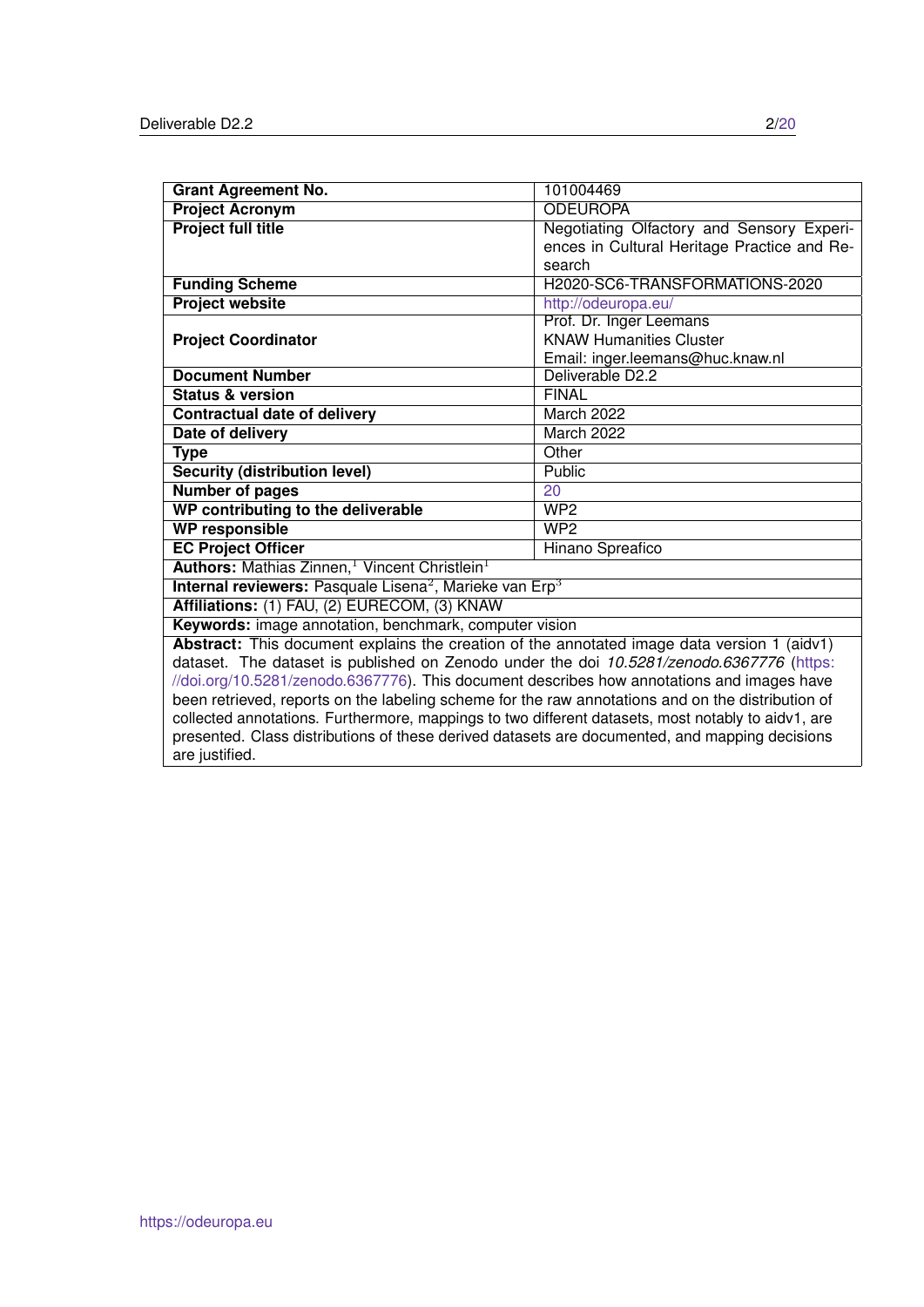| <b>Version</b> | <b>Date</b> | <b>Description and reason</b>                    | <b>By</b>                                | <b>Affected sections</b> |
|----------------|-------------|--------------------------------------------------|------------------------------------------|--------------------------|
| 0.1            | Feb 2022    | First draft                                      | Mathias<br>Zinnen.<br>Vincent Christlein | all                      |
| 0.2            | Feb 2022    | Check and draft approval by project man-<br>ager | Marieke van Erp                          | ۰                        |
| 0.3            | Mar 2022    | Revision                                         | Mathias Zinnen                           | ۰                        |
| 0.4            | Mar 2022    | Revision                                         | Vincent Christlein                       | ۰                        |
| 0.5            | Mar 2022    | Revision                                         | Pasquale Lisena,<br>Mathias Zinnen       | ٠                        |
| 1.0            | March 2022  | Final check and approval by project man-<br>ager | Marieke van Erp                          | ۰                        |

## <span id="page-2-0"></span>**Table of Revisions**

## **Executive Summary**

This document introduces the annotated image data version 1 (aidv1) dataset, a dataset of artworks annotated with olfactory references forming the basis for training systems to automatically detect olfactory references. The dataset is published on Zenodo under the doi [10.5281/zenodo.6367776.](https://zenodo.org/record/6367776) This document reports on how images are collected from various digital museum collections and how annotations are created for them. Furthermore, mappings to multiple derived datasets are explained, most notably to the aidv1 dataset, which is also being used as training dataset for the ODeuropa Competition on Olfactory Object Recognition (ODOR) challenge (Deliverable D2.5, due in M24).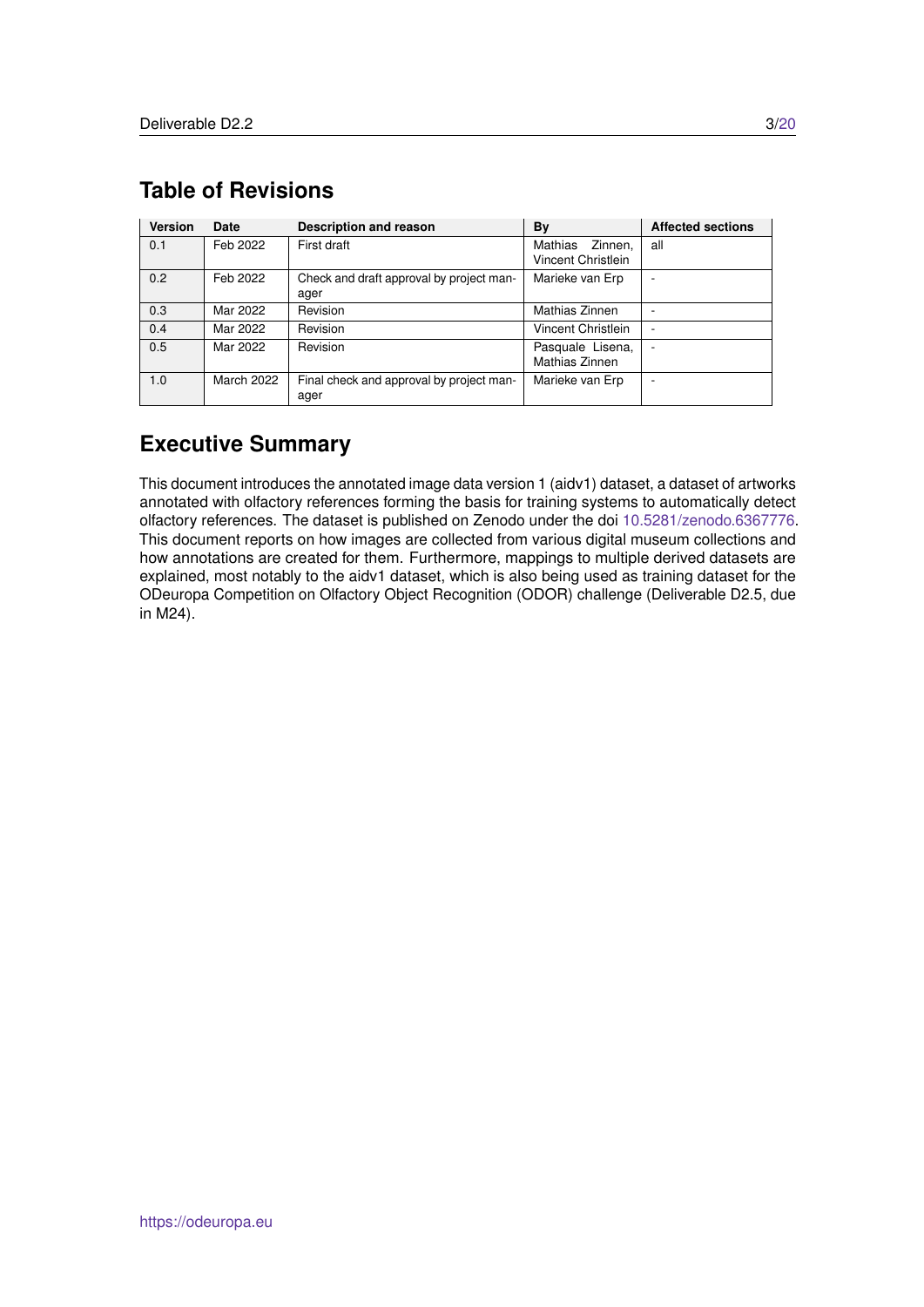## **Contents**

|   | <b>Table of Revisions</b>               | 3                |
|---|-----------------------------------------|------------------|
|   | 1 Introduction                          | 5                |
|   | 2 Image Annotation                      | 5<br>$5^{\circ}$ |
| 3 | <b>Datasets</b>                         | 9<br>10<br>10    |
|   | 4 Conclusion                            | 12               |
|   | <b>A</b> Label Overview AIDV1           | 14               |
|   | <b>B</b> Label Overview Raw Annotations | 16               |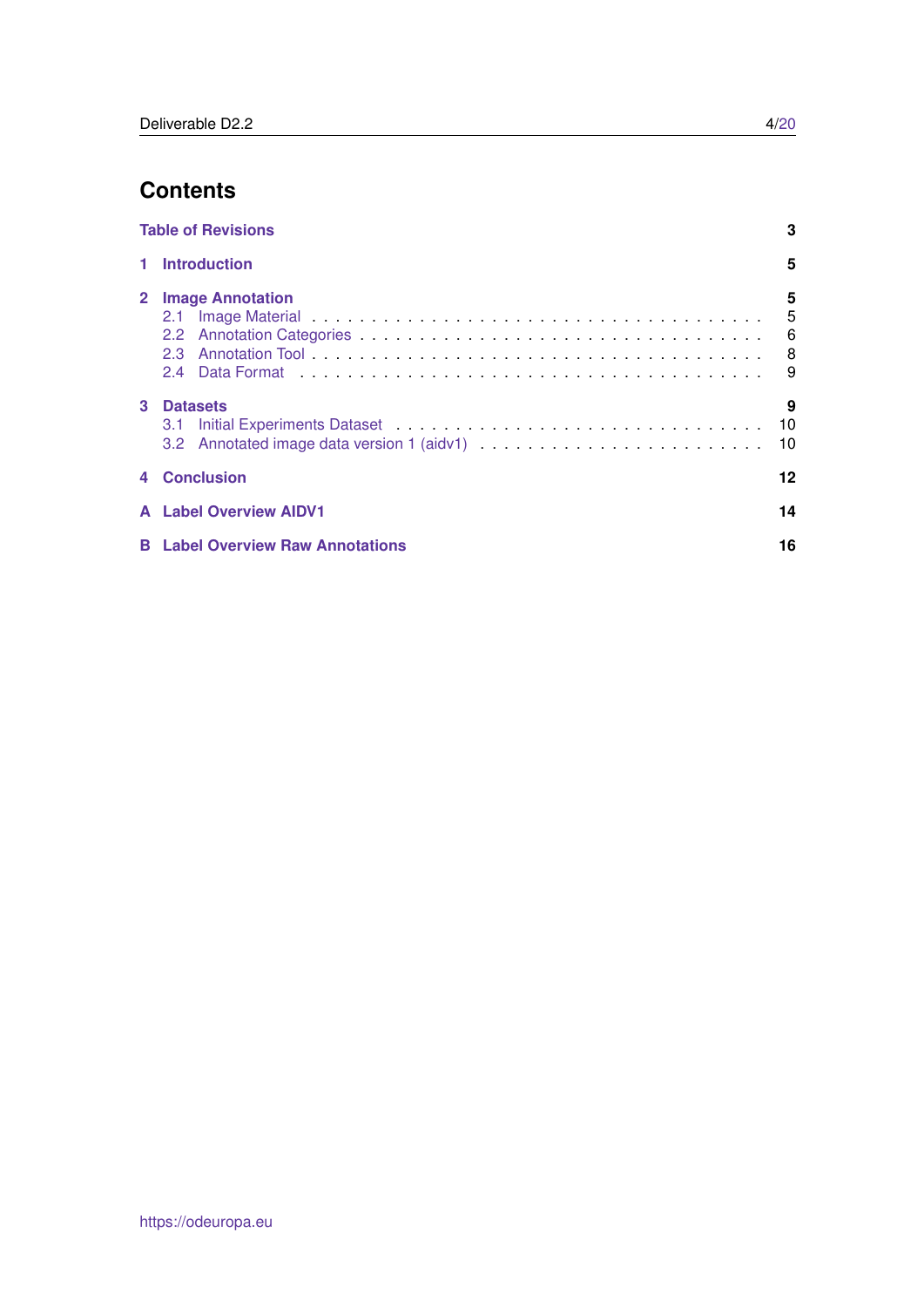## <span id="page-4-0"></span>**1 Introduction**

How can past smells and their historical conceptualizations be accessed when the smells itself have long evaporated? Apart from studying the texts that have been written about smells, we can analyze historical artworks to look for traces of past smells. Visual olfactory references can come in various ways: Smells might be alluded by the use of specific metaphors, smell sources can be depicted as well as smell related narratives or spaces. Building upon the taxonomy of smell references that was developed in D2.1 (Taxonomy of Olfactory Phenomena in Images), we assemble a dataset of visual smell references by annotating a selection of historical artworks with categories of olfactory phenomena and their positions in the images.

The resulting annotations do not only enrich the European Olfactory Knowledge Graph  $(EOKG)^1$  $(EOKG)^1$  but also serve as a vital ground truth for machine learning models that enable the automatic extraction of smell references (D2.3, Object Detection/Image Analysis). Subsequently, making use of our models, we will extend the annotations with support by the machine, to create a second, enlarged version of the dataset (D2.4, Annotated Image Data Version 2).

This document describes the process of how the images and annotations are obtained, from which self-contained datasets can be derived. We outline how this "raw" annotation data is mapped to two different self-contained datasets, one initial experiment dataset that has been used internally, and most notably the aidv1 dataset (D2.2, Annotated Image Data Version 1). The aidv1 dataset will furthermore be used as a challenge dataset in the ICPR [2](#page-4-4)022<sup>2</sup> ODOR challenge<sup>[3](#page-4-5)</sup> that we organize starting in March 2022 (D2.5, Computer Vision Challenge).

By combining the release of the aidv1 dataset with the organization of the computer vision challenge, we hope to increase the visibility of the dataset publication and maximize the impact in both computer vision and digital humanities research.

## <span id="page-4-1"></span>**2 Image Annotation**

The following section describes the collection of image data and annotation generation that have been undertaken to create a dataset of visual olfactory phenomena in historical artworks.

#### <span id="page-4-2"></span>**2.1 Image Material**

As a prerequisite to the annotation of olfactory phenomena in historical artworks, the underlying image data has to be collected and downloaded. We therefore queried multiple digitized museum collections using a list of search terms that allegedly lead to images with olfactory relevance. Table [1a](#page-5-1) lists the collections that have been used for data collection, next to the number of images downloaded from each collection.

Our strategy in defining the search terms is two-fold: In a first step, we defined an initial list of search terms that reflect our expectations at the start of the project: in which contexts did we expect to find meaningful smell-references? This first, relatively open image query lead to a collection of 30,134 historical artworks. To incorporate our developing knowledge about actual smell representations, we design the further data processing as an iterative process, that is still in progress. There are continuous discussions and exchange with the other Work Packages (WPs) that include regular meetings and collaborations on drafts. Olfactory and art historians were also involved in defining the annotation format (D2.1). This collaboration between WPs on the one hand, and the ongoing analysis and annotation of the existing data on the other hand, leads to a steadily evolving understanding of visual smell representations that exceeds our state of knowledge at the start of the project.

<span id="page-4-3"></span><sup>&</sup>lt;sup>1</sup>cf. D4.1 (European Olfactory Knowledge Graph)

<span id="page-4-4"></span><sup>2</sup><https://www.icpr2022.com/>

<span id="page-4-5"></span><sup>3</sup><https://odor-challenge.odeuropa.eu>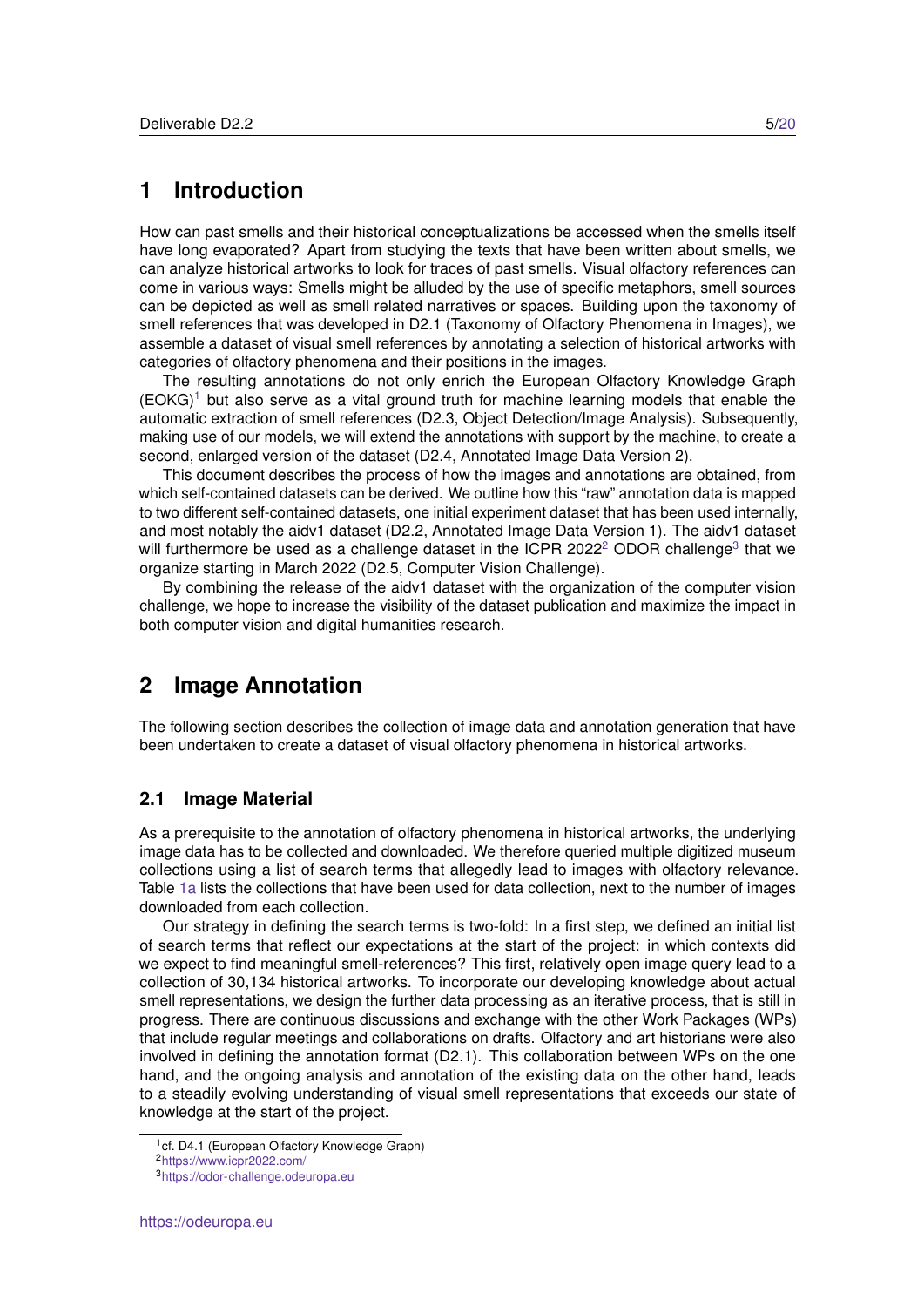<span id="page-5-1"></span>

| collection                             | # images |                         |                     |
|----------------------------------------|----------|-------------------------|---------------------|
| RKD                                    | 27104    |                         |                     |
| Fondazione Federico Zeri               | 11,223   |                         |                     |
| Bildindex der Kunst und Architektur    | 4,776    | search term             | # images            |
| Catalogo Beniculturali                 | 2,380    |                         |                     |
| Artmuseum Princeton                    | 1,925    | Smell <sup>a</sup>      | 618                 |
| University of Notre Dame               | 1,202    | Sensesb                 | 2217                |
| Web Gallery of Art                     | 952      | Lazarus <sup>c</sup>    | 4215                |
| <b>SLUB Dresden</b>                    | 683      | Still Life <sup>d</sup> | 21074               |
| Museum Boijmans                        | 597      | Gloves                  | 901                 |
| Ashmolean Museum Oxford                | 553      | Donkey <sup>e</sup>     | 2,483               |
| National Gallery of Art                | 539      | Goat                    | 5,177               |
| Plateforme ouverte du patrimoine (POP) | 321      | Cheese                  | 365                 |
| arkuBiD Bonn                           | 262      | Pomander                | 146                 |
| Fondazione Giorgi Cini                 | 224      | <b>Tobacco</b>          | 1,922               |
| Städelmuseum Frankfurt                 | 16       | Whale <sup>t</sup>      | 229                 |
| Réunion des musées nationaux           | 3        | Censer <sup>g</sup>     | 195                 |
| Total                                  | 52,760   | Total                   | 41,552 <sup>h</sup> |
| (a)                                    |          | (b)                     |                     |

Table 1: [\(a\)](#page-5-1) List of digitized collections, sorted by the number of images that have been collected from the respective collection. [\(b\)](#page-5-1) Overview of initial and later search terms with number of images collected for each. Initial search terms are marked in green, those who were added later in pink. Search term variations: <sup>a</sup>Geruch, odore, geur, odeur; <sup>b</sup>sens, sensi, Sinne, zintuig; <sup>c</sup>Lazare, Lazarro; <sup>d</sup>natura morta, natura morte, stillleben, stilleben, stilleven; <sup>e</sup>Ezel; <sup>f</sup>Walvis.  $9A$  censer is an incense burner that was used to burn incense or perfume in solid form.  $^h$ Additionally,

11,319 images have been collected in the initial data gathering phase without saving the query term, hence the difference to the total number of images in [\(a\).](#page-5-1)

We therefore repeatedly queried for specific keywords that turned out to be relevant throughout the project work and extended our initial collection of artworks with 11,418 images (up to now). Table [1b](#page-5-1) gives an overview of initial and later search terms and the number of images that have been collected for each.

#### <span id="page-5-0"></span>**2.2 Annotation Categories**

Another prerequisite for the creation of annotated image data of olfactory phenomena is the design of an annotation scheme that can be used to label the collected images. In collaboration with the other WPs, we created multilingual lists of olfactory vocabularies in which we collected all kinds of olfactory phenomena that might be found in texts or images. These olfactory vocabulary lists are subdivided into the four broader categories of [olfactory objects,](https://docs.google.com/spreadsheets/d/1tFAdYYLcqwtfySOZYKxRC6fqU3zmFVuRgioeVIv6HSw/edit?usp=sharing) [olfactory iconography,](https://docs.google.com/spreadsheets/d/1pJOm2t_u4PgoqEF-JerT7ZgBKhcuSPFlnCvLG3C6k7o/edit?usp=sharing) [fragrant](https://docs.google.com/spreadsheets/d/1HU7iUixOwhp3pk3WeIChYLPEu4X1XamI688AyNfog48/edit?usp=sharing) [spaces,](https://docs.google.com/spreadsheets/d/1HU7iUixOwhp3pk3WeIChYLPEu4X1XamI688AyNfog48/edit?usp=sharing) and [olfactory gestures](https://docs.google.com/spreadsheets/d/1uwXsMIRmZOv9KEtSsdD4RXGToiNgAjpIvIIJvO_MKJw/edit?usp=sharing) [\[Lisena et al., 2022\]](#page-12-0). Based on the vocabularies, we derived a high level taxonomy of visual olfactory phenomena that was presented in Deliverable D2.1 *Taxonomy of Olfactory Phenomena in Images*.

Iconographies and spaces are related to the image as a whole, while objects and gestures can be localized on the canvas of an artwork, as described in more detail in the detection techniques chapter in Deliverable D2.1. The aim of our annotation campaign is to mark occurrences of olfactory objects and gestures with manually drawn bounding boxes, whereas the other two categories are initially disregarded. We assume that they can later either be recognized using image metadata, or indirectly, by analyzing spatial relations and co-occurrences of olfactory objects present in an artwork.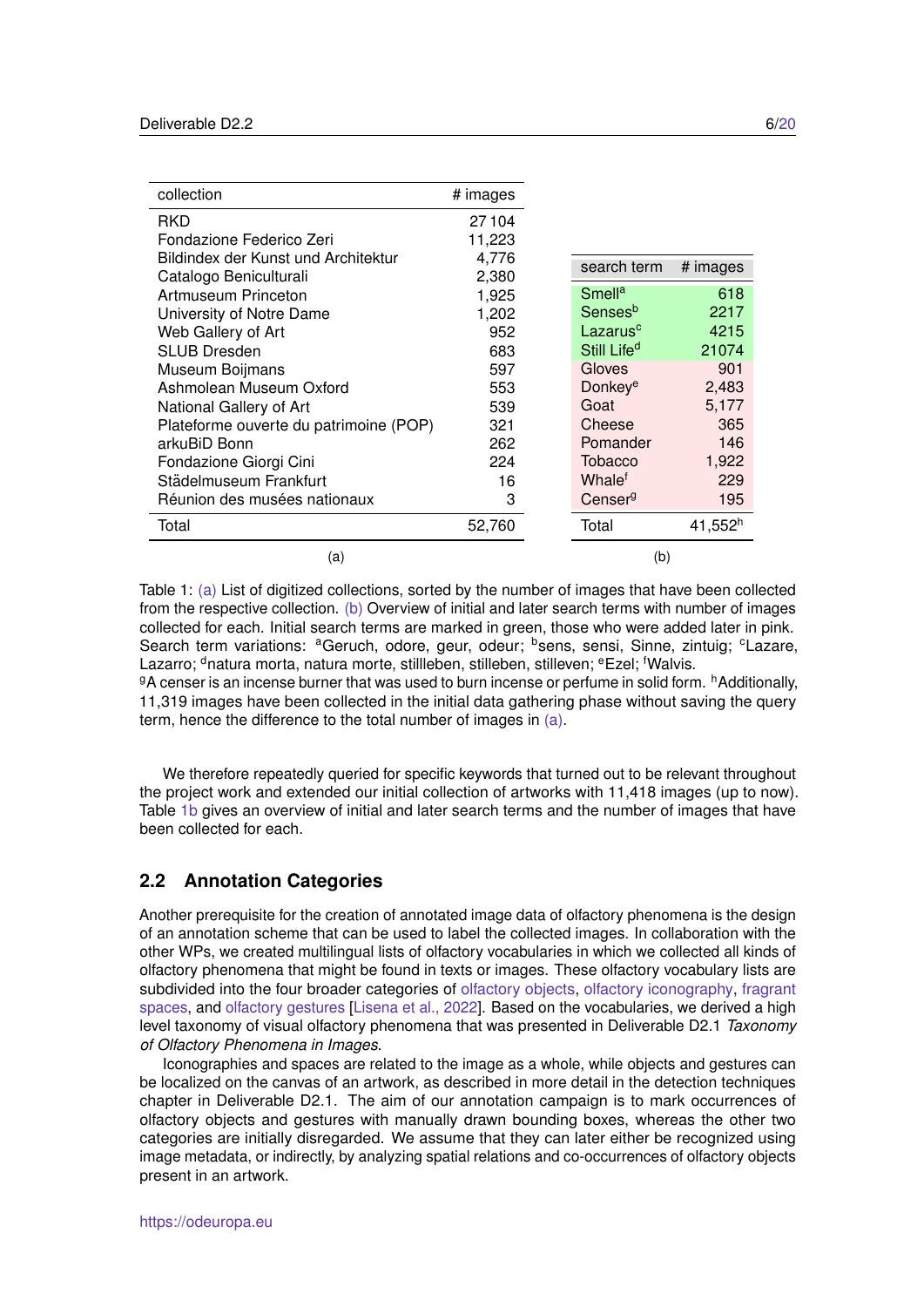<span id="page-6-0"></span>

Figure 1: Annotated smell gestures and their respective number of occurrences.

Annotations on the artworks were created manually by the two student assistants, and partly by the other team members of WP2, using an image annotation tool that is described in Subsection [2.3.](#page-7-0) For gestures, we annotated 474 samples in six categories of smell gestures, with the vast majority of the annotations coming from the two categories *sniffing* and *holding the nose*. Figure [1](#page-6-0) gives an overview of annotated gestures.

With 22,381 samples in 213 categories, olfactory objects constitute the vast majority of annotations collected. This imbalance is grounded in the data, as there are simply more objects than depictions of smell gestures in the artworks we collected. Explicitly querying for specific gestures might lead to an increased number of samples for smell gestures. However, since initial experiments with a direct recognition of smell gestures did not show promising results, we decided to focus on objects first and recognize gestures in a second step, presumably indirectly by analyzing the spatial relationship between objects, faces, and body parts.

The high number of object categories, including objects that are very rare and particular, suggests the usage of a hierarchical structure of classes, which has multiple advantages: (1) It makes it easier to find specific object categories, simplifying the annotation process. (2) Detection systems can resolve to a fallback solution in cases where the exact object category cannot be determined but a broader classification can be made (e. g., detecting a flower instead of flower species). D2.1 describes the rationale between this hierarchization in detail and presents a WordNet-based [\[Miller, 1995\]](#page-12-1) strategy. In contrast to the initial proposition, we decided to simplify the WordNet concept hierarchy and incorporate only two levels of abstraction, since a more complex hierarchy remains mostly unused and complicates annotation and detection architectures without adding much extra value. From the leave nodes, the full WordNet hierarchy can however still be created in case this will become necessary at a later stage. Since WordNet is also used by WP3 and WP4 the different data sources can easily be linked and integrated.

The selection of the supercategories from the WordNet concepts is based on pragmatic considerations such as visual similarity, assumed familiarity of concepts, and simplicity.

Table [2](#page-7-1) lists the supercategories that have been used in the annotation scheme and how many subcategories have been defined for each as well as the number of samples in each supercategory.

Figures [2a](#page-7-2) and [2b](#page-7-2) show the exemplary subcategory distributions of the *mammal* and *seafood* categories, respectively. The full distribution of samples on both hierarchy levels is listed in appendix [B.](#page-15-0)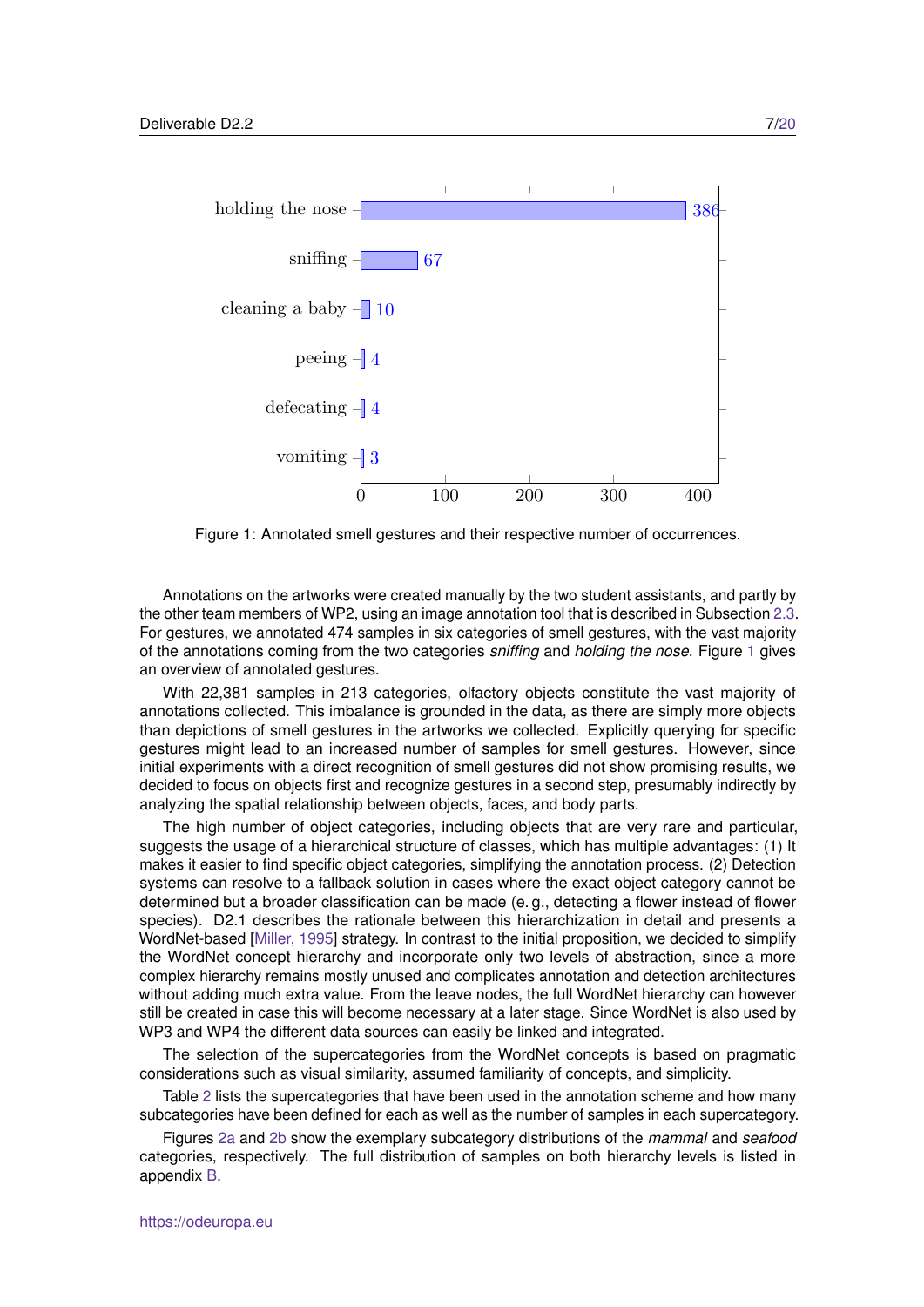<span id="page-7-1"></span>

| supercategory     | # subcategories | # samples |
|-------------------|-----------------|-----------|
| flower            | 20              | 8,484     |
| fruit             | 28              | 5,196     |
| mammal            | 38              | 2,126     |
| bird              | 13              | 1,185     |
| vegetable         | 26              | 1,088     |
| smoking equipment | 16              | 958       |
| insect            | 17              | 708       |
| beverage          | 5               | 553       |
| jewellery         | 11              | 433       |
| seafood           | 10              | 321       |
| reptile/amphibia  | 3               | 105       |
| nut               | 3               | 78        |
| other             | 14              | 1,094     |

Table 2: Supercategories of the annotation scheme. The middle column gives the number of subcategories that have been defined for each of the supercategories. The right column reports the number of samples that have been annotated for the supercategory including its subtypes. *Other* subsumes all top-level categories that do not have further subcategories.

<span id="page-7-2"></span>



#### <span id="page-7-0"></span>**2.3 Annotation Tool**

There are many different tools available for the annotation of images with bounding boxes, e. g., labelme, $4$  image-annotator, $5$  or labellmg $6$ . Prior to our annotation campaign, we conducted an investigation about which tool suits our needs the best and decided to use the Computer Vision Annotation Tool (CVAT)<sup>[7](#page-7-6)</sup>. Our reasons for selecting CVAT over the alternatives include its capability to easily set-up a self-hosted instance, its support of many different input and output data formats, and the possible integration into *fiftyone*,<sup>[8](#page-7-7)</sup> an open source tool for the management of computer vision datasets. The tool is well documented by its developers.<sup>[9](#page-7-8)</sup> Additionally, we created an annotation guidelines document<sup>[10](#page-7-9)</sup> to help annotators with issues that are specific to our use-case. While the tool is used mostly by our two student assistants to create the annotations, some

<span id="page-7-3"></span><sup>4</sup><https://github.com/wkentaro/labelme>

<span id="page-7-4"></span><sup>5</sup><https://github.com/Abbe98/image-annotator>

<span id="page-7-5"></span><sup>6</sup><https://github.com/tzutalin/labelImg>

<span id="page-7-6"></span><sup>7</sup><https://github.com/openvinotoolkit/cvat>

<span id="page-7-7"></span><sup>8</sup><https://voxel51.com/docs/fiftyone/>

<span id="page-7-8"></span><sup>9</sup><https://openvinotoolkit.github.io/cvat/docs/>

<span id="page-7-9"></span><sup>10</sup><https://github.com/Odeuropa/wp2-annotations/blob/master/annotation-guidelines/annotation-guidelines.md>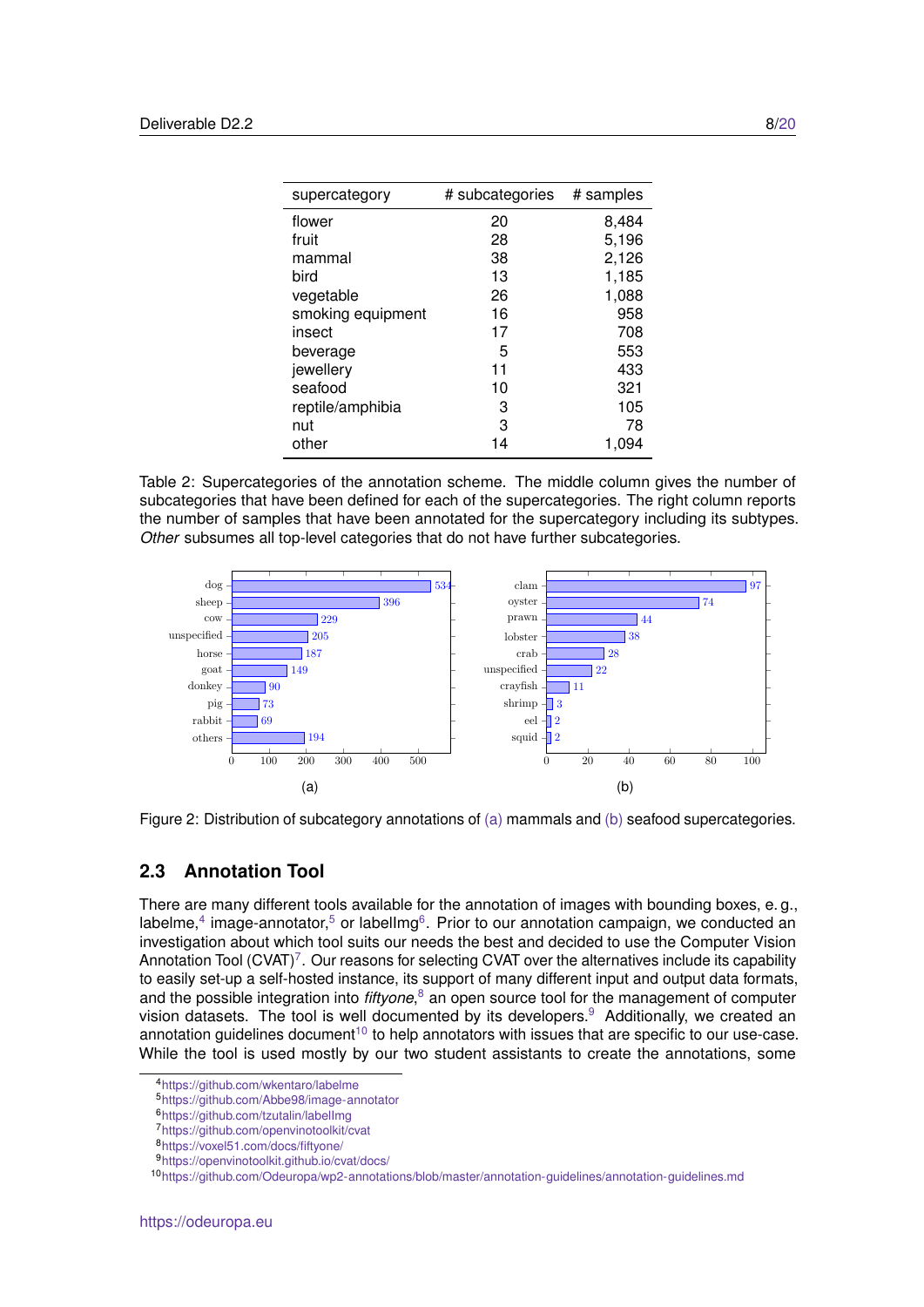<span id="page-8-3"></span>

| Description                                      |
|--------------------------------------------------|
| Unique file name of the image file               |
| Artist of the artwork                            |
| Artwork title                                    |
| Query term used for retrieval                    |
| Earliest assumed date of artwork creation        |
| Latest assumed date of artwork creation          |
| Artwork genre                                    |
| Location of the artwork by the time of retrieval |
| Repository number of the source collection       |
| URL of the source collection                     |
| <b>URL of Image Credits</b>                      |
| Download URL for the image                       |
|                                                  |

Table 3: Explanation of fields in the metadata csv file.

annotations are also created by other team members (e. g., in cases where many annotations needed to be created quickly, or where art historians' expertise is needed.).

#### <span id="page-8-0"></span>**2.4 Data Format**

The annotations are provided in *JavaScript Object Notation (JSON)*, and more specifically in *COCO JSON*, the format defined for the Common Objects In Context (COCO) challenge [\[Lin et al.,](#page-12-2)  $2014$ ], which is the de-facto standard for object detection annotations.<sup>[11](#page-8-2)</sup>

Moreover, we release a comma separated values (csv) file containing image metadata such as *artist*, *title*, and *genre*, as well as links to download the images from their respective original collections. Table [3](#page-8-3) gives a listing of metadata attributes present in the csv file. The mapping between the annotations and the image metadata can be established via unique filenames that are present in the *images* array of the annotation *JSON* file, as well as in the metadata csv file. Unfortunately, we cannot provide the images as such since many of the artworks in our datasets are licensed in a way that does not allow their redistribution. Instead we resort to including the download links in the metadata csv file, and provide a script for dataset users to download the images on their own.

## <span id="page-8-1"></span>**3 Datasets**

The annotations collected throughout the project form a solid corpus of visual knowledge that can directly be fed into the EOKG. In principle, the full set of annotations, together with the associated images, could also be used as a dataset to train an object detection model. With 24,560 annotations on 3,012 images in 223 categories, the raw annotations provide a large basis for training detection systems. In practice however, directly applying the full annotation set has multiple drawbacks:

(1) The accuracy of classification decreases drastically as the number of classes increases [\[Liu](#page-12-3) [et al., 2020\]](#page-12-3). The large number of different categories that are present in our annotation set thus makes the implementation of a detection system with decent results very difficult. For initial experiments particularly, it is therefore sensible to decrease the number of classes by using only a subset of the annotation set;

<span id="page-8-2"></span><sup>11</sup>A definition of the data format can be accessed at <https://cocodataset.org/#format-data>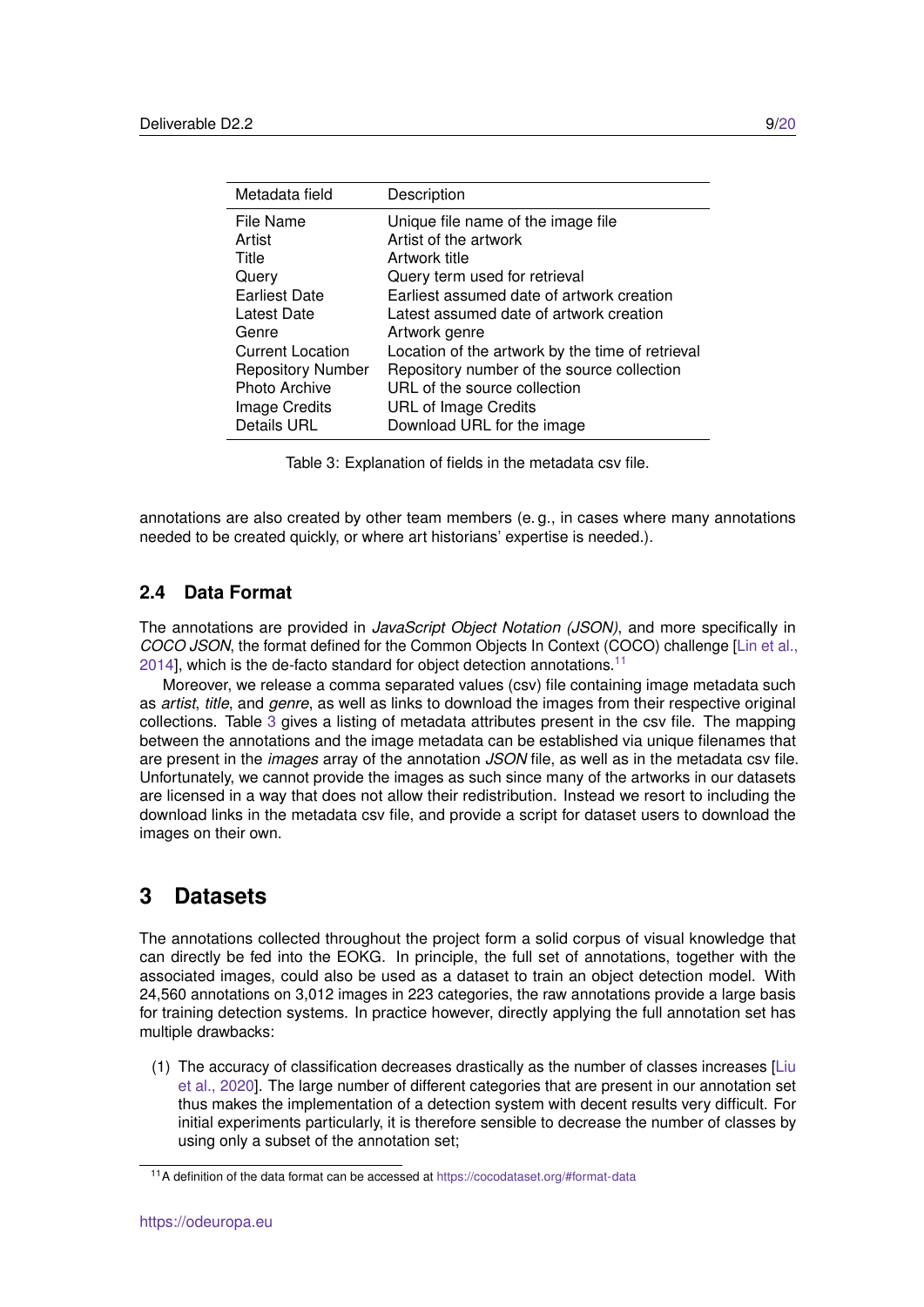- (2) To reliably detect a class, classic object detection algorithms need to be presented with a minimum number of samples.<sup>[12](#page-9-2)</sup> The full set of annotations has a long-tailed distribution of classes, with many of the categories having very few samples. Since object detection accuracy is usually measured by averaging the detection accuracy over all categories, these rare classes can drastically impair the overall detection performance;
- (3) Additionally, an imbalance in the class distribution of object detection datasets can harm the detection performance [\[Buda et al., 2018\]](#page-12-4). The long-tailed distribution of the full annotation set leads to a considerable imbalance in the distribution of annotations that can be mitigated by considering only a subset of classes.

We generated two distinct datasets from the full set of annotations that will be described in the following subsections.

#### <span id="page-9-0"></span>**3.1 Initial Experiments Dataset**

The first dataset we created was used to conduct initial experiments and set up an object detection pipeline. It consists of 1,126 images with 10,818 annotations in total, from which 100 images were split for a test set, resulting in a training set of 1,026 images with 9,519 annotations, and a test set of 100 images with 1,299 annotations.

We selected 29 categories from the 213 categories of the full annotation set and included all available samples, as well as the associated images. The main rationale behind reducing the number of categories was to simplify the detection task since first results with the full category set were not promising. The categories and the respective number of samples are listed in Table [4.](#page-10-0)

Like in the case of the full set of annotations, the initial experiments dataset exhibits a large class imbalance which has to be taken into account when using it to train object detection models, e. g., by oversampling underrepresented classes [\[Buda et al., 2018\]](#page-12-4).

Since the dataset was not meant to already extract information for the EOKG, but to be used for initial computer vision experiments only, the category selection was mainly guided by technical considerations rather than their olfactory relevance. One challenge in the detection of olfactory objects in historical artworks is that object detection systems are usually designed and trained to be working on photographic data. Huge labeled datasets of photographs such as ImageNet [\[Russakovsky et al., 2015\]](#page-12-5), COCO [\[Lin et al., 2014\]](#page-12-2), and OpenImages (OI) [\[Kuznetsova et al.,](#page-12-6) [2020\]](#page-12-6) contain millions of annotated images and enable to train detection models that have an impressive performance on photographic data using the categories that are used in these datasets. Since there are no datasets of comparable size available for historical artworks, we designed the initial experiments dataset in a way that enables us to leverage the high quality photographic datasets for our purpose. The categories of our initial experiments dataset where thus restricted to classes that (1) are present in the OI dataset, and (2) have samples in our full set of annotations.

We conducted experiments with varying pretraining schemes, using combinations of the OI, IconArt [\[Westlake et al., 2016\]](#page-12-7), and PeopleArt [\[Gonthier et al., 2018\]](#page-12-8) datasets. A scientific publication of the results has been accepted to the *Digital Humanities 2022* conference,[13](#page-9-3) held by the Alliance of Digital Humanities Organizations [\[Zinnen et al., 2022\]](#page-12-9).<sup>[14](#page-9-4)</sup>

#### <span id="page-9-1"></span>**3.2 Annotated image data version 1 (aidv1)**

The second dataset we generated from the full annotation set constitutes the *aidv1* dataset as defined in the grant agreement. It is publicly and persistently available on Zenodo.<sup>[15](#page-9-5)</sup> In addition, to increase the dissemination of the project and this dataset in particular, the dataset serves as our

<span id="page-9-2"></span> $12$ Although strategies for the detection of objects with only few samples exists, which are subsumed under the name of few-shot detection, cf. [\[Huang et al., 2021\]](#page-12-10).

<span id="page-9-3"></span><sup>13</sup><https://dh2022.adho.org/>

<span id="page-9-4"></span><sup>14</sup><https://adho.org/>

<span id="page-9-5"></span><sup>15</sup><https://doi.org/10.5281/zenodo.6367776>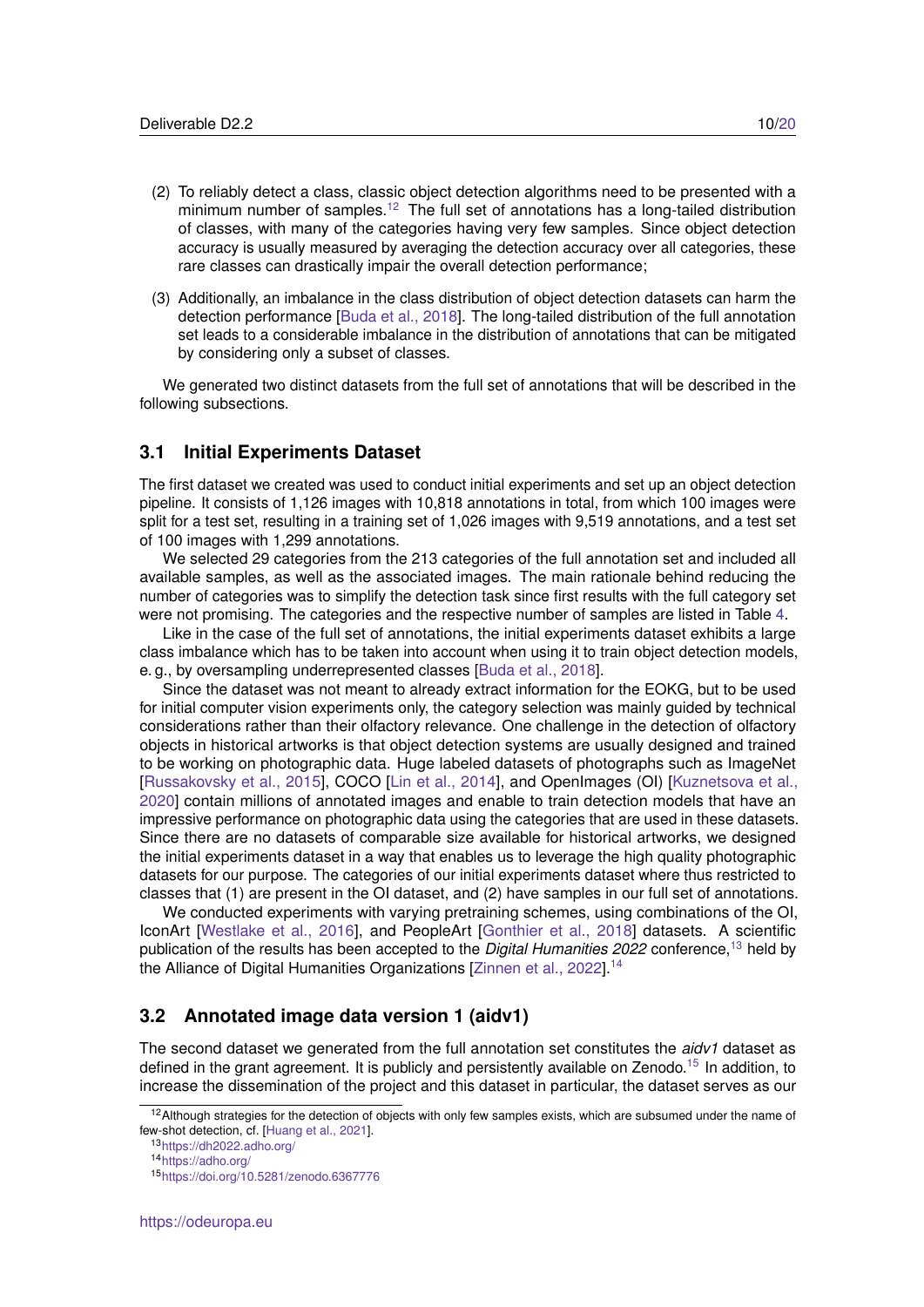<span id="page-10-0"></span>

| Category    | # Samples      |
|-------------|----------------|
|             |                |
| Flower      | 6,479          |
| Bird        | 883            |
| Grape       | 601            |
| Insect      | 584            |
| Peach       | 431            |
| Dog         | 358            |
| Fish        | 331            |
| Pear        | 191            |
| Apple       | 137            |
| Oyster      | 126            |
| Horse       | 117            |
| Lemon       | 89             |
| Bread       | 65             |
| Pomegranate | 62             |
| Wine        | 52             |
| Strawberry  | 49             |
| Pumpkin     | 49             |
| Rabbit      | 47             |
| Sheep       | 39             |
| Lobster     | 33             |
| Deer        | 27             |
| Goat        | 25             |
| Candle      | 19             |
| Cheese      | 13             |
| Pig         | 9              |
| Whale       | $\overline{c}$ |

Table 4: Categories present in the initial experiments dataset, ordered by number of samples.

challenge dataset for the competition (D2.5) we are organizing as part of International Conference on Pattern Recognition (ICPR) 2022,<sup>[16](#page-10-1)</sup> one of the premier conferences in computer vision.

Unifying aidv1 and the challenge datasets has the advantage that we can leverage the accomplishments of the challenge participants in terms of detection approaches to enrich the EOKG and to extend the annotations for version 2 (D2.4) of the annotated image data with machine assistance. In contrast to the initial experiments dataset, we consider olfactory relevance a key requirement for selecting the categories for the challenge dataset. However, since we still need to provide a minimum number of samples for each category to enable deep learning methods, we only include classes where we can provide at least 10 samples (distributed over training, test, and validation set).

In the ICPR2022-ODOR challenge,<sup>[17](#page-10-2)</sup> we ask the participants to implement object detection models capable of recognizing a large range of objects with olfactory relevance on historical artworks. The dataset consists of 2,989 artworks, annotated with 24,391 bounding boxes, from which 797 images will serve as test and validation sets that remain unpublished until after the competition.

The dataset contains 87 classes, of which most correspond to subcategories of the full annotation set. In general, the challenge dataset can thus be considered as a flattened subset of the full annotation set. However, since we do not want to lose the hierarchical information and encourage innovative detection approaches leveraging the object hierarchy, we still provide the original hierarchical structure of the categories. In some supercategories, e. g., for the *bird* category,

<span id="page-10-1"></span><sup>16</sup><https://www.icpr2022.com/>

<span id="page-10-2"></span><sup>17</sup><https://odor-challenge.odeuropa.eu>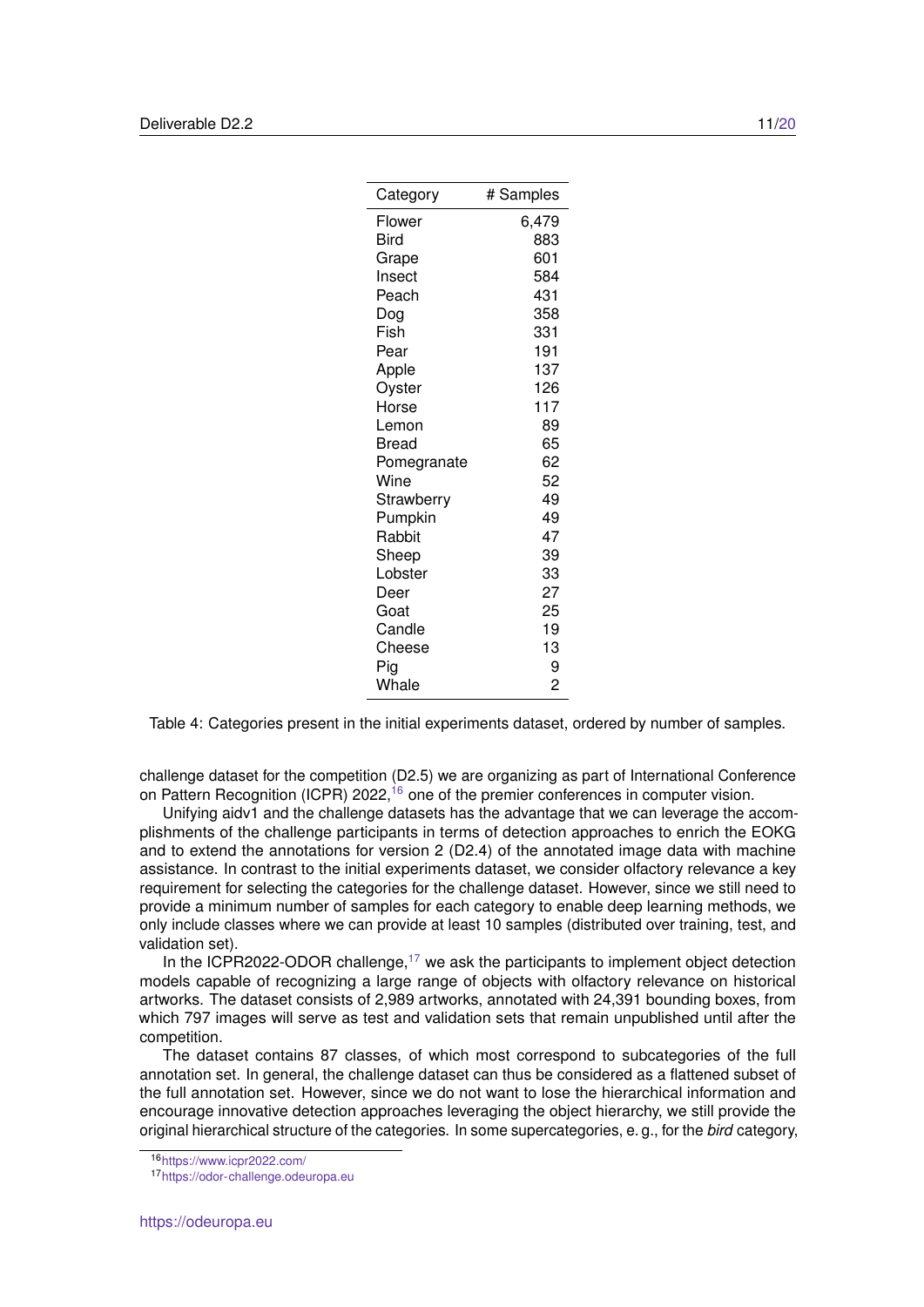<span id="page-11-1"></span>

| Category               | # samples | # subcategories |
|------------------------|-----------|-----------------|
| Flower                 | 5030      | 21              |
| Fruit                  | 4026      | 13              |
| Vertebrate             | 3303      | 13              |
| Invertebrate           | 556       | 8               |
| Vegetable              | 479       | 8               |
| <b>Drinking Vessel</b> | 644       | 10              |
| Jewellery              | 224       | 4               |
| Other                  | 1561      | 11              |
|                        |           |                 |

Table 5: Categories and number of samples as well as subcategories.

we assume that specifying the subcategory does not add any additional olfactory information. In these cases, we directly use the supercategories in the challenge dataset. To increase logical consistency, we subsume the mammal, bird, and fish categories under the newly introduced *vertebrate* supercategory, whereas insects and seafood are being classified as subtypes of the *invertebrate* supercategory. Another change we make for the challenge dataset is to assign all instances of dead mammals and birds to the newly introduced *animal carcass* category because we expect the odor difference between dead and living animals is more significant than that between different species of dead animals. Note that we do not establish this mapping for fish and seafood since we assume that those animals share a specific smell that both living and dead individuals have in common.

Table [5](#page-11-1) gives an overview of most frequent (super)categories occurring in the dataset. The hierarchy information is included in the *supercategory* key of the entries of the *categories* array of the COCO JSON document in which the annotations are stored (see listing [1](#page-11-2) for an example).

<span id="page-11-2"></span>Listing 1: Example entries of the categories-array in the COCO JSON annotations document of aidv1.

```
1 \quad \Gamma2 [...]
3 {" id ": 20, " name ": " violet ", " supercategory ":" flower "},
4 {" id: 21, " name ": " other flower ", " supercategory ": " flower "},
5 {" id ": 101, " name ": " apple ", " supercategory ": " fruit "}
6 [...]
7 ]
```
The full distribution of categories annotated in aidv1, including the hierarchy information is listed in appendix [A.](#page-13-0)

## <span id="page-11-0"></span>**4 Conclusion**

Based on the taxonomy of visual olfactory references that we developed earlier and described D2.1, we have collected a corpus of nearly 25,000 annotations on more than 3,000 artworks. To account for class imbalance and rare categories, we do not use these annotations directly to train object detection algorithms. Instead, they serve as a basis for the creation of multiple self-contained datasets.

Section [3.1](#page-9-0) describes the creation of the initial experiments dataset, which has a largely decreased number of categories and was used to conduct initial experiments with pre-training schemes for our object detection pipeline.

The creation of a larger, cleaned version of the annotations and associated image links is described in Section [3.2.](#page-9-1) As the annotated image data version 1 (aidv1) dataset, it serves both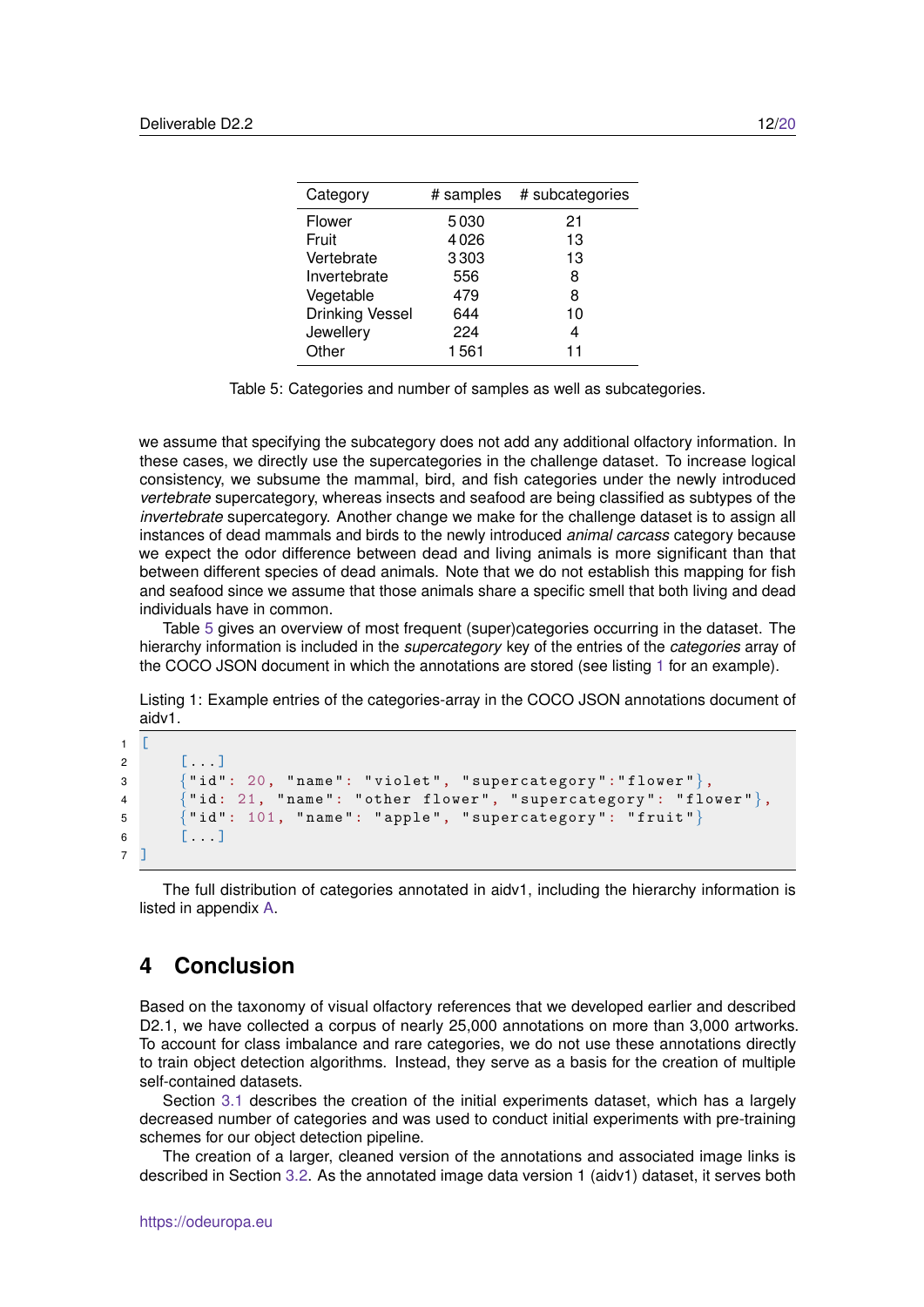as the basis of the present deliverable, and as the training set for the ODeuropa Competition on Olfactory Object Recognition (ODOR) competition (D2.5). The dataset is published on Zenodo.<sup>[18](#page-12-11)</sup> It represents the first dataset of olfactory objects on artworks, and to the best of our knowledge also the largest object detection datasets in artworks.

The corpus of annotation that was used for the creation of the dataset may be used to create further datasets for specific purposes, e. g., a dataset of olfactory gestures that might serve as training data or ground truth for gesture detection models.

Apart from their use as a basis for the creation of datasets, the corpus of manual annotations can also directly be fed into the EOKG, opening up the olfactory heritage inscribed into four centuries of visual culture.

## **References**

- <span id="page-12-4"></span>[Buda et al., 2018] Buda, M., Maki, A., and Mazurowski, M. A. (2018). A systematic study of the class imbalance problem in convolutional neural networks. *Neural Networks*, 106:249–259.
- <span id="page-12-8"></span>[Gonthier et al., 2018] Gonthier, N., Gousseau, Y., Ladjal, S., and Bonfait, O. (2018). Weakly supervised object detection in artworks. In *Proceedings of the European Conference on Computer Vision (ECCV) Workshops*, pages 0–0.
- <span id="page-12-10"></span>[Huang et al., 2021] Huang, G., Laradji, I., Vazquez, D., Lacoste-Julien, S., and Rodriguez, P. (2021). A survey of self-supervised and few-shot object detection. *arXiv preprint arXiv:2110.14711*.
- <span id="page-12-6"></span>[Kuznetsova et al., 2020] Kuznetsova, A., Rom, H., Alldrin, N., Uijlings, J., Krasin, I., Pont-Tuset, J., Kamali, S., Popov, S., Malloci, M., Kolesnikov, A., et al. (2020). The open images dataset v4. *International Journal of Computer Vision*, 128(7):1956–1981.
- <span id="page-12-2"></span>[Lin et al., 2014] Lin, T.-Y., Maire, M., Belongie, S., Hays, J., Perona, P., Ramanan, D., Dollar, P., ´ and Zitnick, C. L. (2014). Microsoft coco: Common objects in context. In *European conference on computer vision*, pages 740–755. Springer.
- <span id="page-12-0"></span>[Lisena et al., 2022] Lisena, P., Schwabe, D., van Erp, M., Troncy, R., Tullet, W., Leemans, I., Marx, L., and Ehrich, S. (2022). Capturing the Semantics of Smell: The Odeuropa Data Model for Olfactory Heritage Information. In *19*th *Extended Semantic Web Conference (ESWC), Resource Track*, Hersonissos, Greece.
- <span id="page-12-3"></span>[Liu et al., 2020] Liu, L., Ouyang, W., Wang, X., Fieguth, P., Chen, J., Liu, X., and Pietikainen, M. ¨ (2020). Deep learning for generic object detection: A survey. *International journal of computer vision*, 128(2):261–318.
- <span id="page-12-1"></span>[Miller, 1995] Miller, G. A. (1995). WordNet: a lexical database for English. *Communications of the ACM*, 38(11):39–41.
- <span id="page-12-5"></span>[Russakovsky et al., 2015] Russakovsky, O., Deng, J., Su, H., Krause, J., Satheesh, S., Ma, S., Huang, Z., Karpathy, A., Khosla, A., Bernstein, M., et al. (2015). Imagenet large scale visual recognition challenge. *International journal of computer vision*, 115(3):211–252.
- <span id="page-12-7"></span>[Westlake et al., 2016] Westlake, N., Cai, H., and Hall, P. (2016). Detecting people in artwork with cnns. In *European Conference on Computer Vision*, pages 825–841. Springer.
- <span id="page-12-9"></span>[Zinnen et al., 2022] Zinnen, M., Madhu, P., Bell, P., Maier, A., and Christlein, V. (2022). Transfer learning for olfactory object detection.

<span id="page-12-11"></span><sup>18</sup><https://doi.org/10.5281/zenodo.6367776>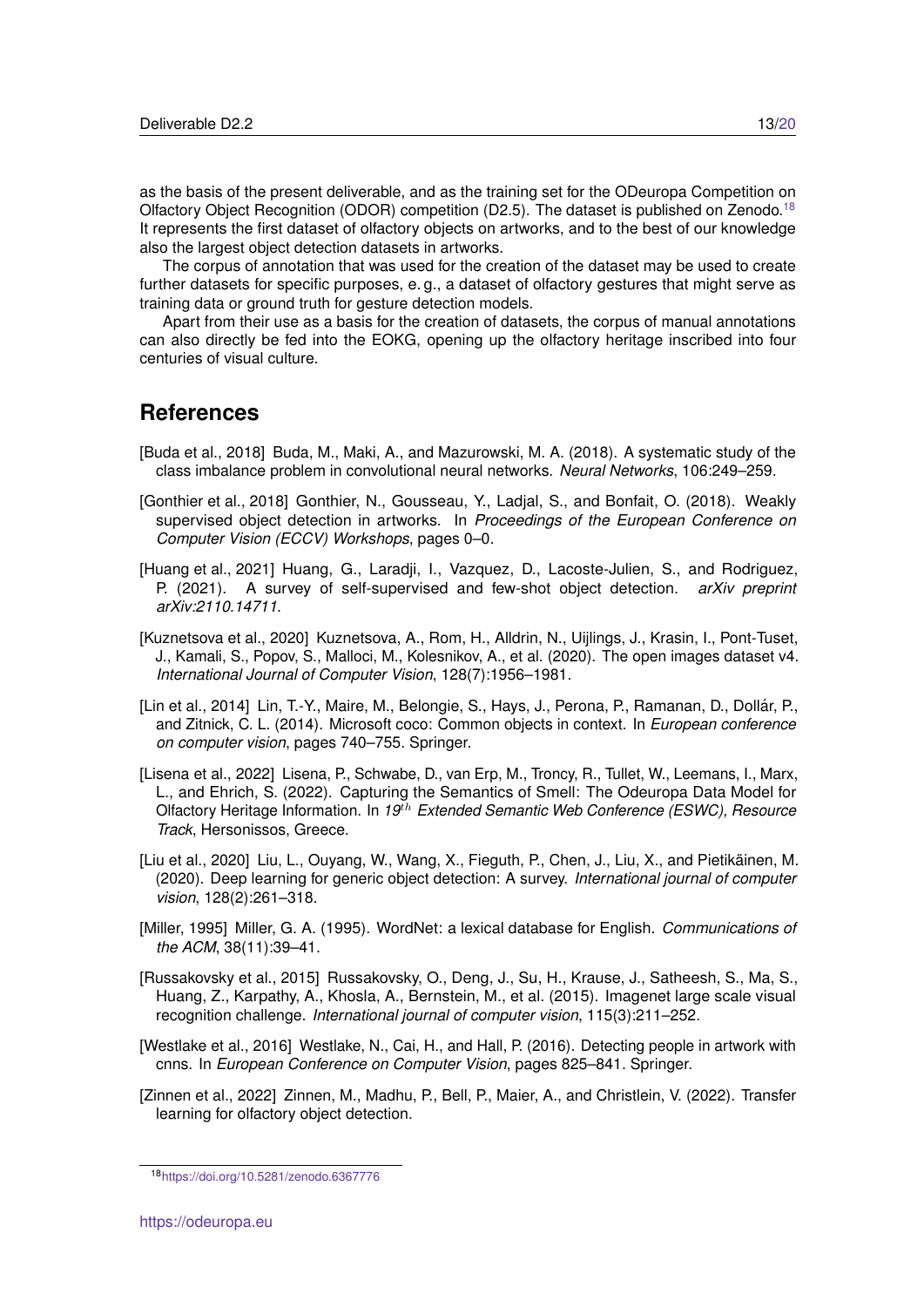# <span id="page-13-0"></span>**A Label Overview AIDV1**

| Category           | Supercategory   | Occurrences |
|--------------------|-----------------|-------------|
| grapes             | fruit           | 944         |
| carnation          | flower          | 790         |
| peach              | fruit           | 694         |
| rose               | flower          | 595         |
| pipe               | pipe            | 530         |
| animal carcass     | vertebrate      | 514         |
| bird               | vertebrate      | 497         |
| anemone            | flower          | 462         |
| sheep              | vertebrate      | 428         |
| cherry             | fruit           | 411         |
| dog                | vertebrate      | 401         |
| other fruit        | fruit           | 376         |
| fish               | vertebrate      | 353         |
| jasmine            | flower          | 347         |
| plum               | fruit           | 322         |
| tulip              | flower          | 317         |
| pear               | fruit           | 313         |
| other vessel       | drinking vessel | 306         |
| gloves             | gloves          | 302         |
| iris               | flower          | 300         |
| other flower       | flower          | 283         |
| lily               | flower          | 257         |
| COW                | vertebrate      | 251         |
| heliotrope         | flower          | 232         |
| butterfly          | invertebrate    | 230         |
| columbine          | flower          | 219         |
| apple              | fruit           | 213         |
| daffodil           | flower          | 200         |
| currant            | fruit           | 199         |
| cornflower         | flower          | 197         |
| lemon              | fruit           | 190         |
| fig                | fruit           | 181         |
| horse              | vertebrate      | 176         |
| goat               | vertebrate      | 174         |
| lily of the valley | flower          | 148         |
| mushroom           | vegetable       | 146         |
| hyacinth           | flower          | 140         |
| pig                | vertebrate      | 140         |
| other vertebrate   | vertebrate      | 140         |
| melon              | fruit           | 139         |
| ring               | jewellery       | 125         |
| nut                | nut             | 122         |
| violet             | flower          | 119         |
| glass with stem    | drinking vessel | 119         |
| bread              | bread           | 116         |
| bivalve            | invertebrate    | 116         |
| geranium           | flower          | 113         |
| jug                | drinking vessel | 110         |
| onion              | vegetable       | 110         |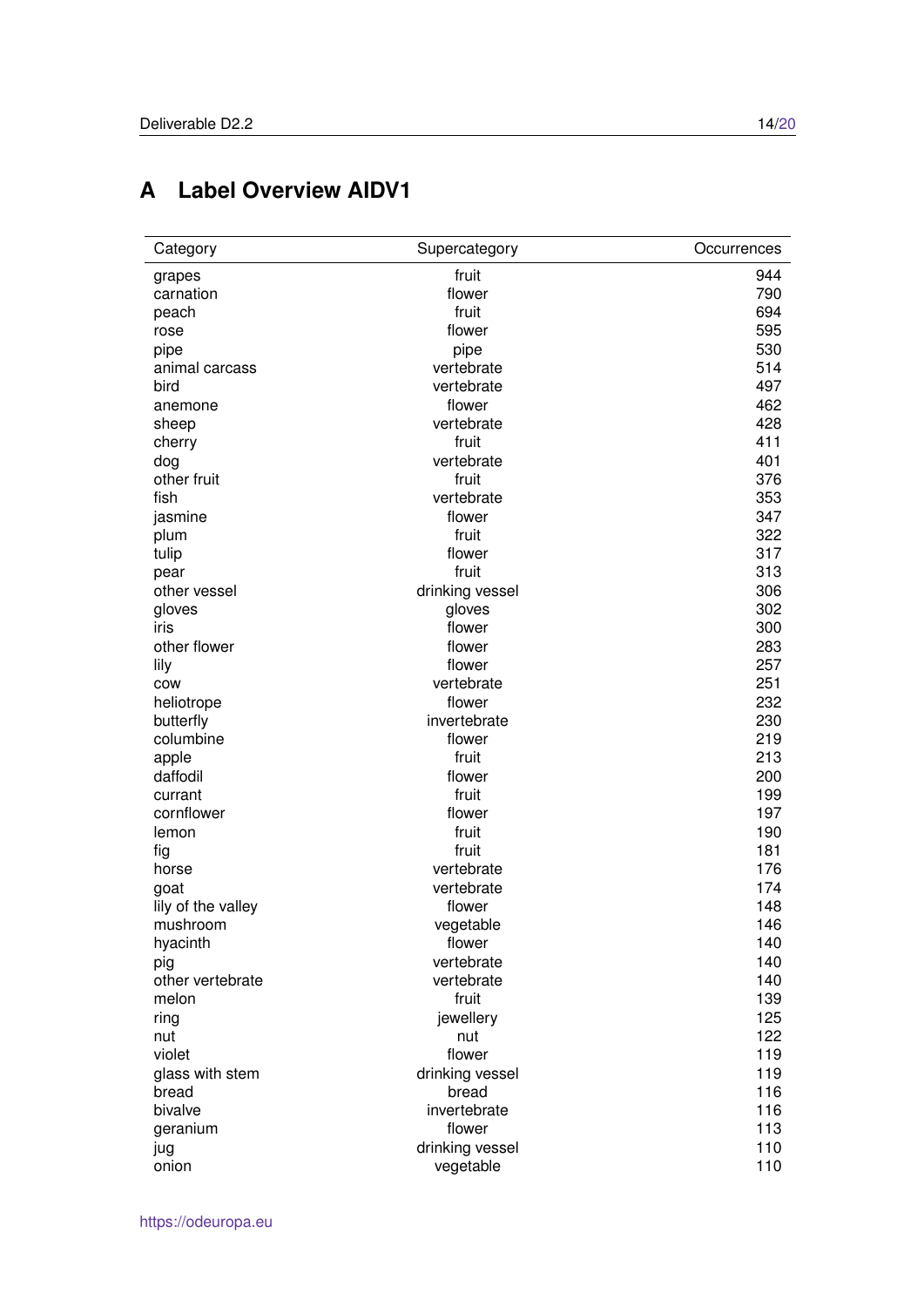| whale              | vertebrate      | 105            |
|--------------------|-----------------|----------------|
| cheese             | cheese          | 101            |
| donkey             | vertebrate      | 99             |
| smoke              | smoke           | 97             |
| fire               | fire            | 92             |
| poppy              | flower          | 84             |
| olive              | vegetable       | 76             |
| petunia            | flower          | 74             |
| meat               | meat            | 73             |
| pomander           | jewellery       | 71             |
| ashtray            | ashtray         | 65             |
| lilac              | flower          | 65             |
| neroli             | flower          | 62             |
| glass without stem | drinking vessel | 60             |
| carrot             | vegetable       | 48             |
| other invertebrate | invertebrate    | 44             |
| strawberry         | fruit           | 44             |
| caterpillar        | invertebrate    | 44             |
| fly                | invertebrate    | 41             |
| candle             | candle          | 37             |
| pumpkin            | vegetable       | 35             |
| artichoke          | vegetable       | 32             |
| garlic             | vegetable       | 32             |
| lobster            | invertebrate    | 29             |
| bracelet           | jewellery       | 28             |
| prawn              | invertebrate    | 28             |
| lavender           | flower          | 26             |
| censer             | censer          | 26             |
| cat                | vertebrate      | 25             |
| bug                | invertebrate    | 24             |
| carafe             | drinking vessel | 15             |
| wine bottle        | drinking vessel | 15             |
| chalice            | drinking vessel | 8              |
| coffeepot          | drinking vessel | 7              |
| cup                | drinking vessel | $\overline{c}$ |
| teapot             | drinking vessel | $\overline{c}$ |

Table 6: Full label distribution of all categories present in aidv1, middle column gives the hierarchy information.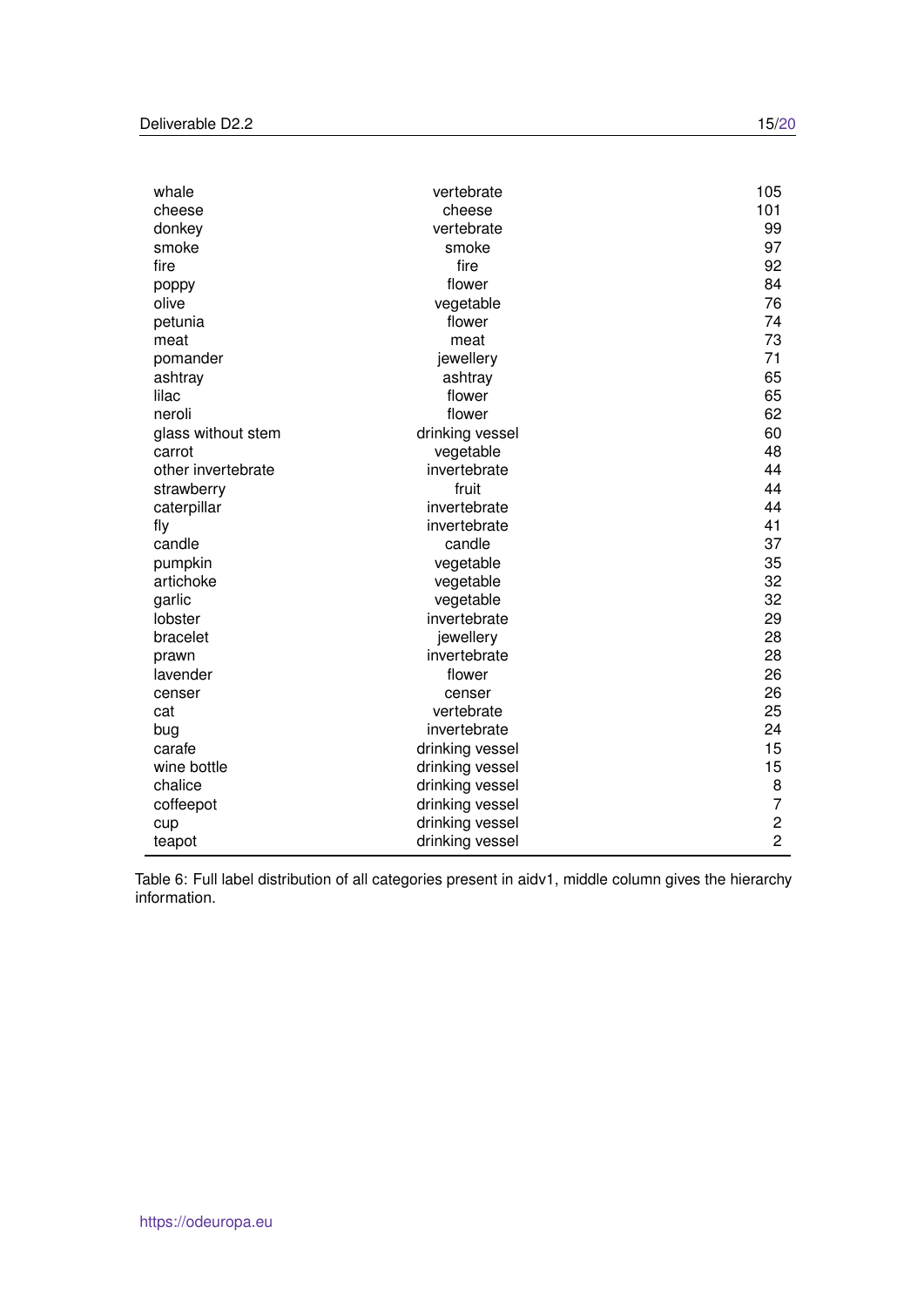<span id="page-15-0"></span>

| Category          | Supercategory     | Occurrences |
|-------------------|-------------------|-------------|
| flower            |                   | 7,596       |
| fruit             |                   | 2,192       |
| grapes            | fruit             | 1,014       |
| beverage          |                   | 652         |
| animal corpse     | mammal            | 651         |
| bird              |                   | 630         |
| peach             | fruit             | 535         |
| pipe              | smoking equipment | 524         |
| dog               | mammal            | 502         |
| sheep             | mammal            | 476         |
| cherry            | fruit             | 473         |
| fish              |                   | 440         |
| vegetable         |                   | 411         |
| apple             | fruit             | 390         |
| gloves            |                   | 388         |
| holding the nose  |                   | 364         |
| pear              | fruit             | 350         |
| butterfly         | insect            | 294         |
| COW               | mammal            | 272         |
| plum              | fruit             | 222         |
| pig               | mammal            | 213         |
| bread             |                   | 202         |
| mushroom          | vegetable         | 201         |
| insect            |                   | 197         |
| ring              | jewellery         | 197         |
| horse             | mammal            | 195         |
| nut               |                   | 195         |
| mammal            |                   | 194         |
| lemon             | fruit             | 187         |
| goat              | mammal            | 186         |
| cheese            |                   | 182         |
| currant           | fruit             | 181         |
| onion             | vegetable         | 160         |
| smoking equipment |                   | 139         |
| whale             |                   | 138         |
| meat              |                   | 125         |
| rose              | flower            | 124         |
| fire              |                   | 122         |
| pomander          | jewellery         | 116         |
| smoke             |                   | 114         |
| fig               | fruit             | 104         |
| olive             | vegetable         | 102         |
| donkey            | mammal            | 102         |
| pomegranate       | fruit             | 89          |
| melon             | fruit             | 85          |
| tulip             | flower            | 84          |
| carrot            | vegetable         | 80          |
| oyster            | seafood           | 80          |
| wine              | beverage          | 69          |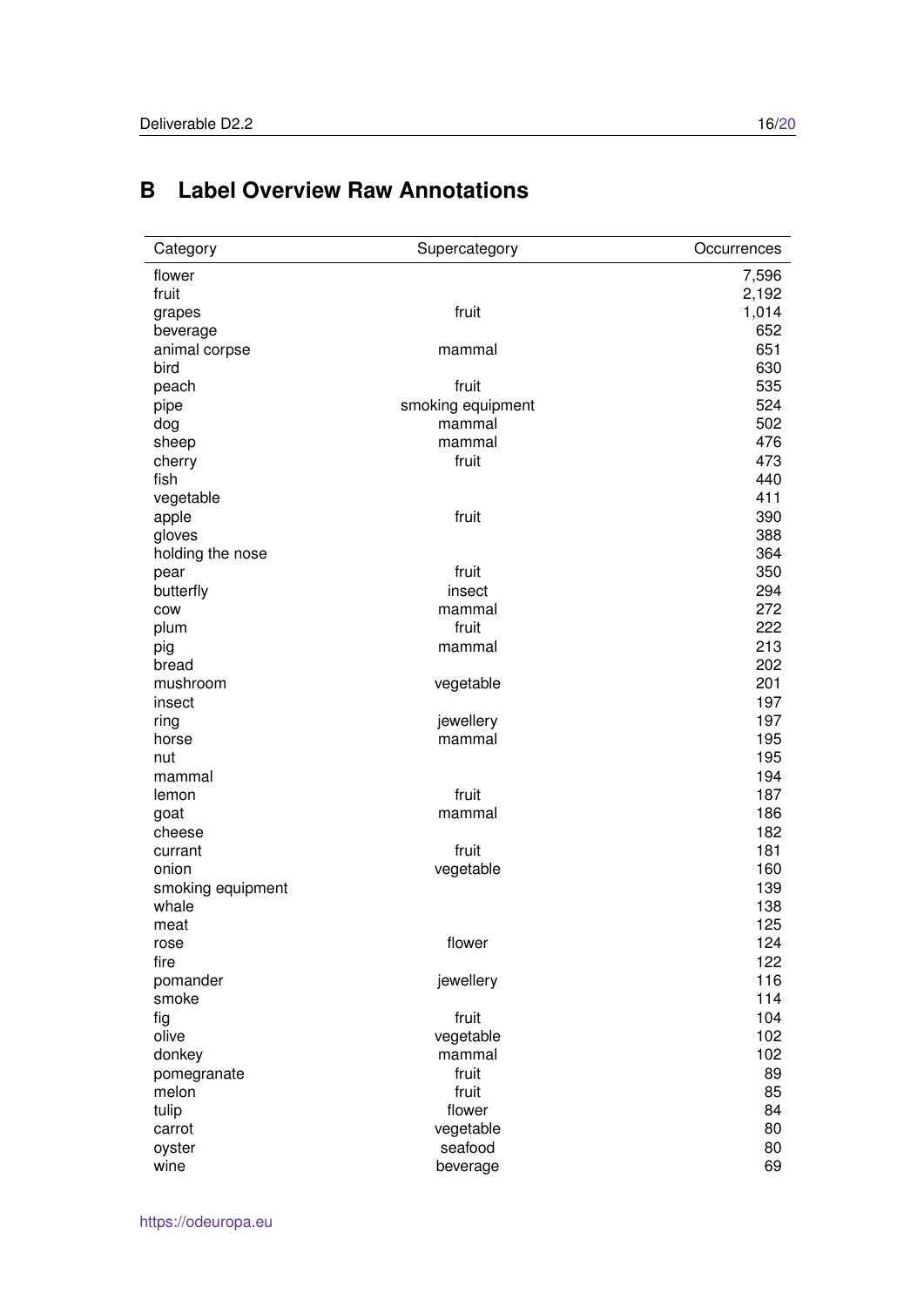| censer            |                   | 61       |
|-------------------|-------------------|----------|
| strawberry        | fruit             | 60       |
| pumpkin           | vegetable         | 59       |
| ashtray           | smoking equipment | 58       |
| clam              | seafood           | 57       |
| tobacco-packaging | smoking equipment | 57       |
| cat               | mammal            | 56       |
| parrot            | bird              | 55       |
| tobacco           | smoking equipment | 54       |
| bracelet          | jewellery         | 53       |
| candle            |                   | 53       |
| artichoke         | vegetable         | 53       |
| caterpillar       | insect            | 49       |
| prawn             | seafood           | 46       |
| lobster           | seafood           | 41       |
| garlic            | vegetable         | 40       |
| match             | smoking equipment | 38       |
| blackberry        | fruit             | 37       |
| monkey            | mammal            | 32       |
| radish            | vegetable         | 32       |
| rabbit            | mammal            | 31       |
| necklace          | jewellery         | 31       |
| tobacco-box       | smoking equipment | 30       |
| reptile/amphibian |                   | 30       |
| lizard            | reptile/amphibian | 30       |
| snail             | insect            | 29       |
| snake             |                   | 28       |
|                   | reptile/amphibian | 26       |
| aspargus          | vegetable         | 26       |
| fly               | insect            |          |
| deer              | mammal            | 25       |
| crab              | seafood           | 25       |
| orange            | fruit             | 23       |
| dragonfly         | insect            | 21<br>21 |
| seafood           |                   |          |
| bug               | insect            | 20       |
| walnut            | nut               | 19       |
| physalis          | fruit             | 18       |
| cigarette         | smoking equipment | 17       |
| celery            | vegetable         | 17       |
| lion              | mammal            | 17       |
| ant               | insect            | 16       |
| duck              | bird              | 16       |
| spring onion      | vegetable         | 15       |
| frog              | reptile/amphibian | 15       |
| cucumber          | vegetable         | 15       |
| handkerchief      | other             | 14       |
| spring onion      | vegetable         | 13       |
| crayfish          | seafood           | 13       |
| lily              | flower            | 13       |
| cauliflower       | vegetable         | 13       |
| daffodil          | flower            | 10       |
| gooseberry        | fruit             | 10       |
| spider            | insect            | 10       |
| cabbage           | vegetable         | 9        |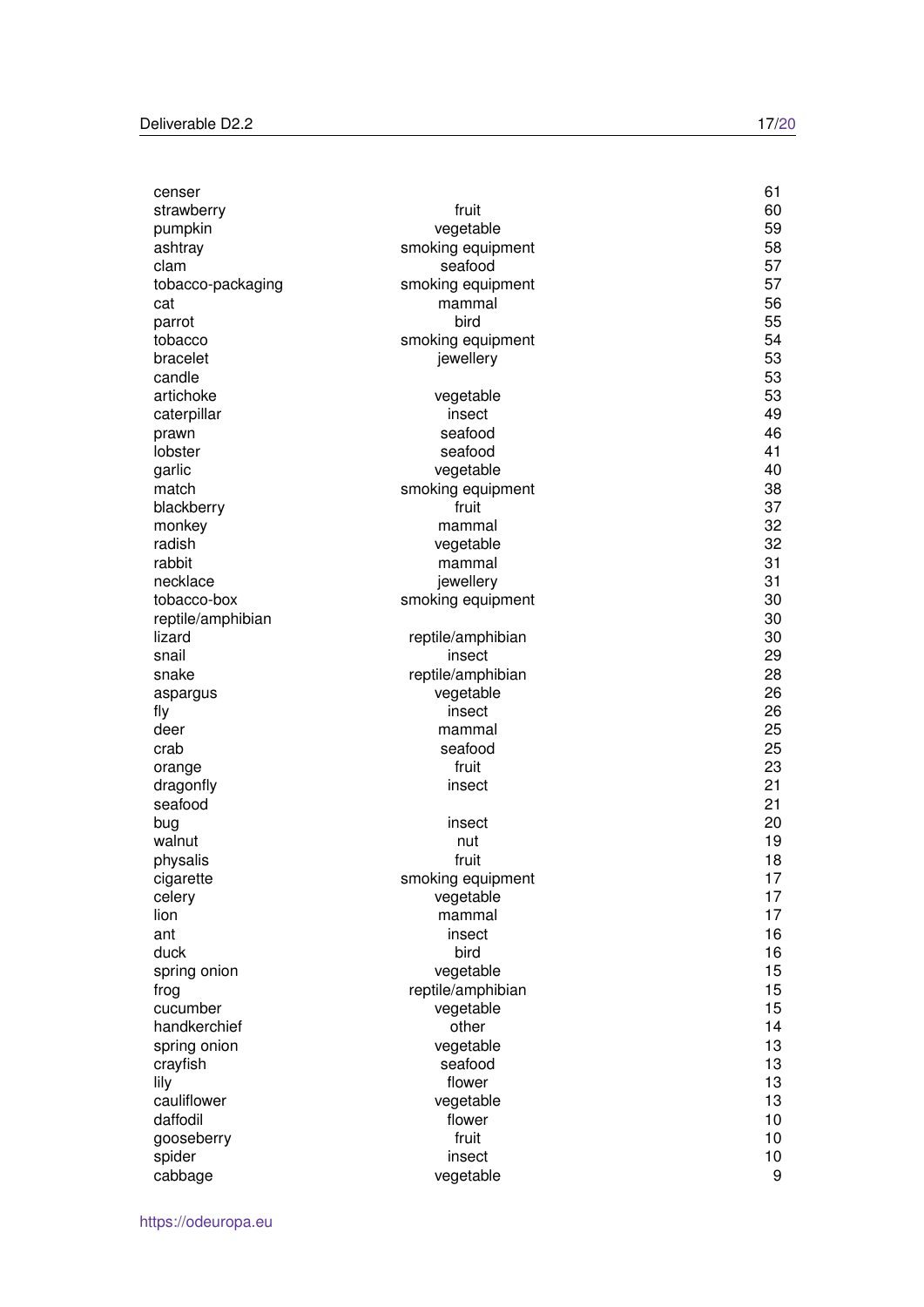| tree              |                   | 9                         |
|-------------------|-------------------|---------------------------|
| cocoon            | insect            | 9                         |
| raspberry         | fruit             | 8                         |
| salad             | vegetable         | 8                         |
| chili             | vegetable         | $\overline{7}$            |
| goose             | bird              | $\overline{7}$            |
| apricot           | fruit             | $\overline{7}$            |
| sniffing          |                   | $\overline{7}$            |
| camel             | mammal            | $\overline{7}$            |
| earring           | jewellery         | $\overline{7}$            |
| rosehip           | flower            | $\overline{7}$            |
| flacon            |                   | 6                         |
| rooster           | bird              | 6                         |
| owl               | mammal            | 6                         |
| guinea pig        | mammal            | 6                         |
| eggplant          | vegetable         | 6                         |
| iris              | flower            | 6                         |
| quince            | fruit             | 6                         |
| moth              | insect            | 6                         |
| rat               | mammal            | $\,6$                     |
| other             |                   | $\sqrt{5}$                |
| swan              | bird              | 5                         |
| rose hip          | flower            | 5                         |
| dianthus          | flower            | 5                         |
| hazelnut          | nut               | 5                         |
| bear              | mammal            | 5                         |
| grasshopper       | insect            | 5                         |
| peacock           | bird              | 5                         |
|                   |                   | 5                         |
| mouse<br>hand fan | mammal            | 5                         |
|                   |                   | 5                         |
| beer              | beverage          | 5                         |
| punica            | fruit             | $\sqrt{5}$                |
| corn              | vegetable         | $\overline{\mathbf{4}}$   |
| squirrel          | mammal            | 4                         |
| bee               | insect            |                           |
| watermelon        | fruit             | 4                         |
| cigar-holder      | smoking equipment | 4                         |
| amulet            | jewellery         | 4                         |
| herbs             |                   | 4                         |
| leopard           | mammal            | 4                         |
| jewellery         |                   | 4                         |
| fennel            | vegetable         | 4                         |
| poppy             | flower            | 4                         |
| rope tobacco      | smoking equipment | $\overline{\mathbf{4}}$   |
| chicken           | bird              | $\ensuremath{\mathsf{3}}$ |
| crown             | jewellery         | 3                         |
| oil lamp          | lamp              | 3                         |
| elephant          | mammal            | 3                         |
| boar              | mammal            | 3                         |
| torch             | candle            | 3                         |
| otter             | mammal            | 3                         |
| coffee            | beverage          | 3                         |
| eagle             | bird              | 3                         |
| cheetah           | mammal            | 3                         |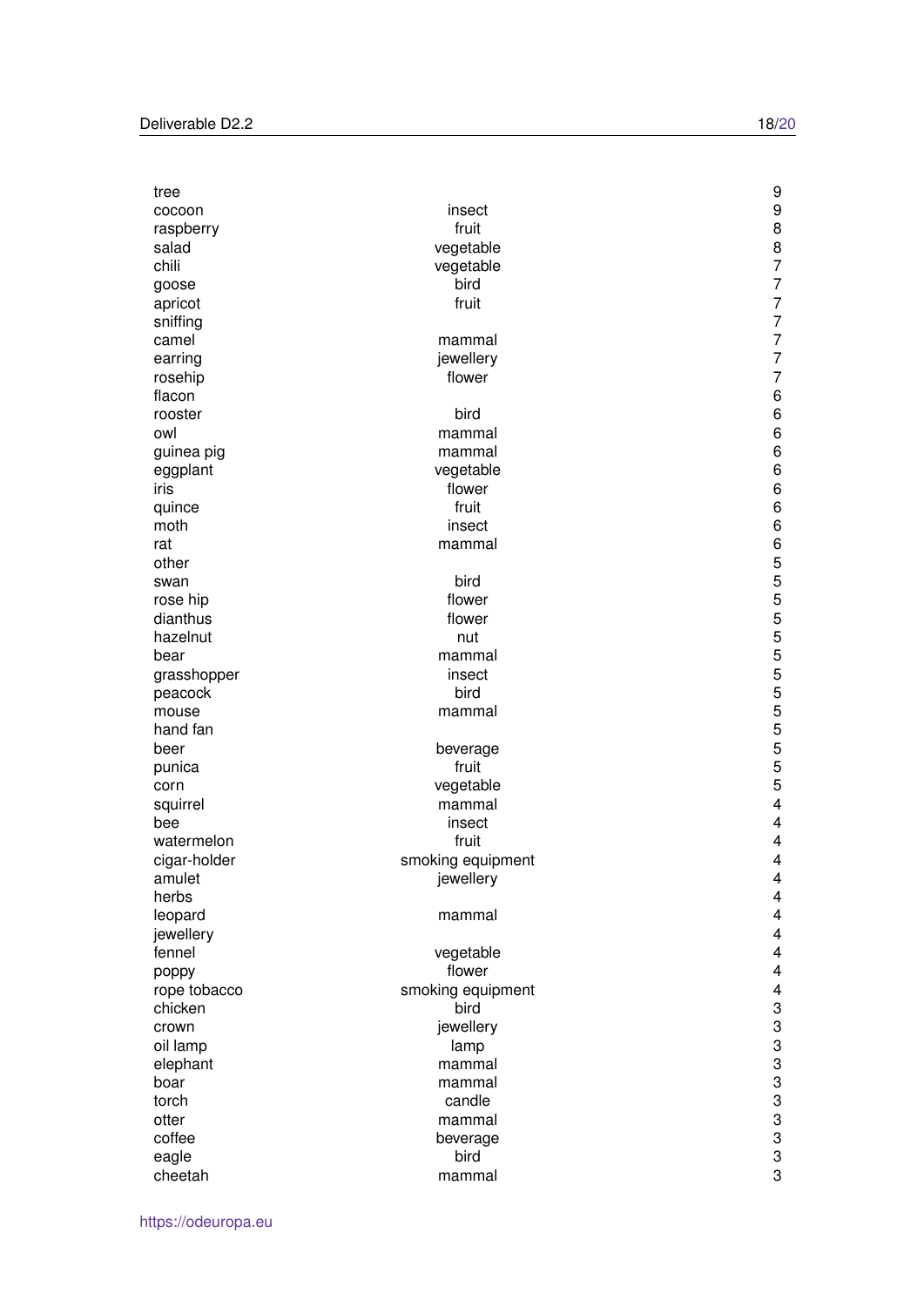| cale                 | vegetable         | 3                       |
|----------------------|-------------------|-------------------------|
| shrimp               | seafood           | 3                       |
| tiger                | mammal            | 3                       |
| cigar                | smoking equipment | 3                       |
| myosotis             | flower            | $\mathbf 2$             |
| ΟХ                   | mammal            | $\overline{c}$          |
| cleaning a baby      |                   | $\overline{c}$          |
| squid                | seafood           | $\overline{c}$          |
| eel                  | seafood           | $\overline{c}$          |
| runner bean          | vegetable         | $\overline{c}$          |
| wig                  |                   | $\overline{c}$          |
| cookie               | other             | $\overline{c}$          |
| bat                  | mammal            | $\overline{c}$          |
| turkey               | bird              | $\overline{c}$          |
| red cabbage          | vegetable         | $\overline{c}$          |
| fox                  | mammal            | $\overline{c}$          |
| cone                 | jewellery         | $\overline{\mathbf{c}}$ |
| polar bear           | mammal            | $\overline{c}$          |
| peeing               |                   | $\overline{c}$          |
| hen                  | bird              | $\mathbf{1}$            |
| aries                | mammal            | 1                       |
| vomiting             |                   | 1                       |
| ferret               | mammal            | 1                       |
| scallion             | vegetable         | 1                       |
| coconut drink        | beverage          | 1                       |
| cocoa                | fruit             | 1                       |
| pineapple            | fruit             | 1                       |
| beetle               | insect            | 1                       |
| panther              | mammal            | 1                       |
| tangerine            | fruit             | 1                       |
| sunflower            | flower            | 1                       |
|                      | vegetable         | 1                       |
| aspargurs<br>parsley | other             | 1                       |
| comment              | vegetable         | 1                       |
| paprika              | vegetable         | 1                       |
| chilli               | vegetable         | 1                       |
|                      |                   | 1                       |
| savoy                | vegetable         |                         |
| gas lamp             | lamp              | 1                       |
| defecating           |                   | 1                       |
| guineau pig          | mammal<br>bird    | 1                       |
| gull                 |                   | 1                       |
| stag                 | mammal            | 1                       |
| belt                 | jewellery         | 1                       |
| banana               | fruit             | 1                       |
| armadillo            | mammal            | 1                       |
| tea                  | beverage          | 1                       |
| watepipe             | smoking equipment | 1                       |
| pipe tamper          | smoking equipment | 1                       |
| worm                 | insect            | 1                       |
| hedgehog             | mammal            | 1                       |
| cockroach            | insect            | 1                       |
| washing              | other             | 1                       |
| tabacco              | smoking equipment | 1                       |
| pipie-tamper         | smoking equipment | 1                       |